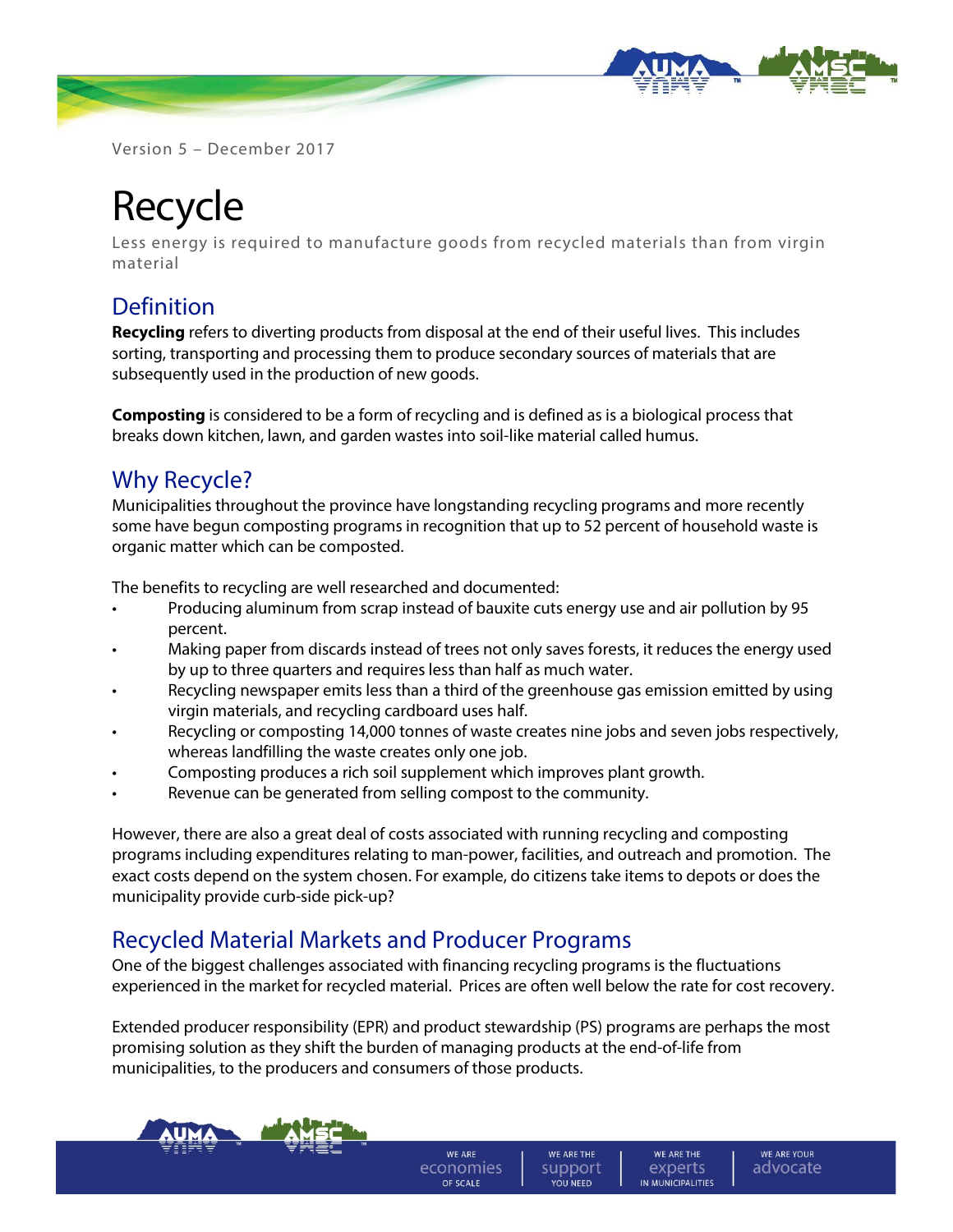

The Government of Canada explains, an EPR program specifically identifies end-of-life management as the responsibility of producers (e.g., brand owners, manufacturers or first importers), whereas a "product stewardship" program allocates responsibility to each of the stakeholders involved in the life-cycle of a product (e.g., consumer, provincial and municipal government, industry). (Government of Canada, 2010)

The Canadian Council of Ministers of the Environment (CCME), through the Canada-wide Action Plan for EPR, supports the move towards greater producer responsibility. Under the Action Plan, the first priority is to deal with packaging and the CCME is establishing an industry-government working group to develop a Canada-wide approach to minimize packaging. Click [here](http://www.ccme.ca/en/resources/waste/extended_producer_responsibility.html) for more information.

In the meantime, Alberta has five regulated stewardship programs dealing with used tires, electronics, beverage containers, used oil and paint. Many municipalities provide collection sites and/or organize roundups for these programs. For more details, see information the Alberta Recycling Management Authority, Beverage Container Management Board and the Alberta Used Oil Management Association below.

AUMA is advocating that Alberta's recycling regulation be updated to expand and improve the viability of Alberta's existing product stewardship programs and to enable the development of EPR programs.

| <b>Municipality</b>     | <b>Initiative</b>                                                                                                                                                                                                                                                                                                                                                                                                                                                                                                                                                                                                                                                                                                                                                                                                                                                                                                                                                                                                                                                                                                              |
|-------------------------|--------------------------------------------------------------------------------------------------------------------------------------------------------------------------------------------------------------------------------------------------------------------------------------------------------------------------------------------------------------------------------------------------------------------------------------------------------------------------------------------------------------------------------------------------------------------------------------------------------------------------------------------------------------------------------------------------------------------------------------------------------------------------------------------------------------------------------------------------------------------------------------------------------------------------------------------------------------------------------------------------------------------------------------------------------------------------------------------------------------------------------|
|                         | <b>Provincial</b>                                                                                                                                                                                                                                                                                                                                                                                                                                                                                                                                                                                                                                                                                                                                                                                                                                                                                                                                                                                                                                                                                                              |
| <b>Bow Valley Waste</b> | <b>Francis Cooke Landfill</b>                                                                                                                                                                                                                                                                                                                                                                                                                                                                                                                                                                                                                                                                                                                                                                                                                                                                                                                                                                                                                                                                                                  |
| <b>Management</b>       | The Francis Cooke Landfill site incorporated a number of sustainability                                                                                                                                                                                                                                                                                                                                                                                                                                                                                                                                                                                                                                                                                                                                                                                                                                                                                                                                                                                                                                                        |
| <b>Commission</b>       | elements into their office building.                                                                                                                                                                                                                                                                                                                                                                                                                                                                                                                                                                                                                                                                                                                                                                                                                                                                                                                                                                                                                                                                                           |
| (BVWaste)               | The building and maintenance shop are heated using a biomass<br>boiler that uses recycled wood products as fuel.<br>Parking and traffic surfaces around the building have been<br>$\bullet$<br>prepared using recycled asphalt from the Francis Cooke resource<br>recovery operations.<br>Recycled fill material was used in landscaping, such as a topsoil<br>$\bullet$<br>product made at the facility from compost prepared from the Bow<br>Valley's recycled yard and garden material.<br>All office windows were recovered from a building that was<br>$\bullet$<br>decommissioned at the Calgary airport.<br>Most of the building's furnishings have been purchased from a<br>$\bullet$<br>used office furniture distributor in Calgary.<br>The building's interior surfaces have been finished with recycled<br>$\bullet$<br>paint collected through Alberta's used paint recovery program.<br>During the construction of the building effort was made to recycle<br>$\bullet$<br>materials that otherwise would have been destined for landfill.<br>Materials recovered for recycling are typical of the Francis Cooke |

## Municipal Examples



**WE ARE** economies OF SCALE

WE ARE THE experts IN MUNICIPALITIES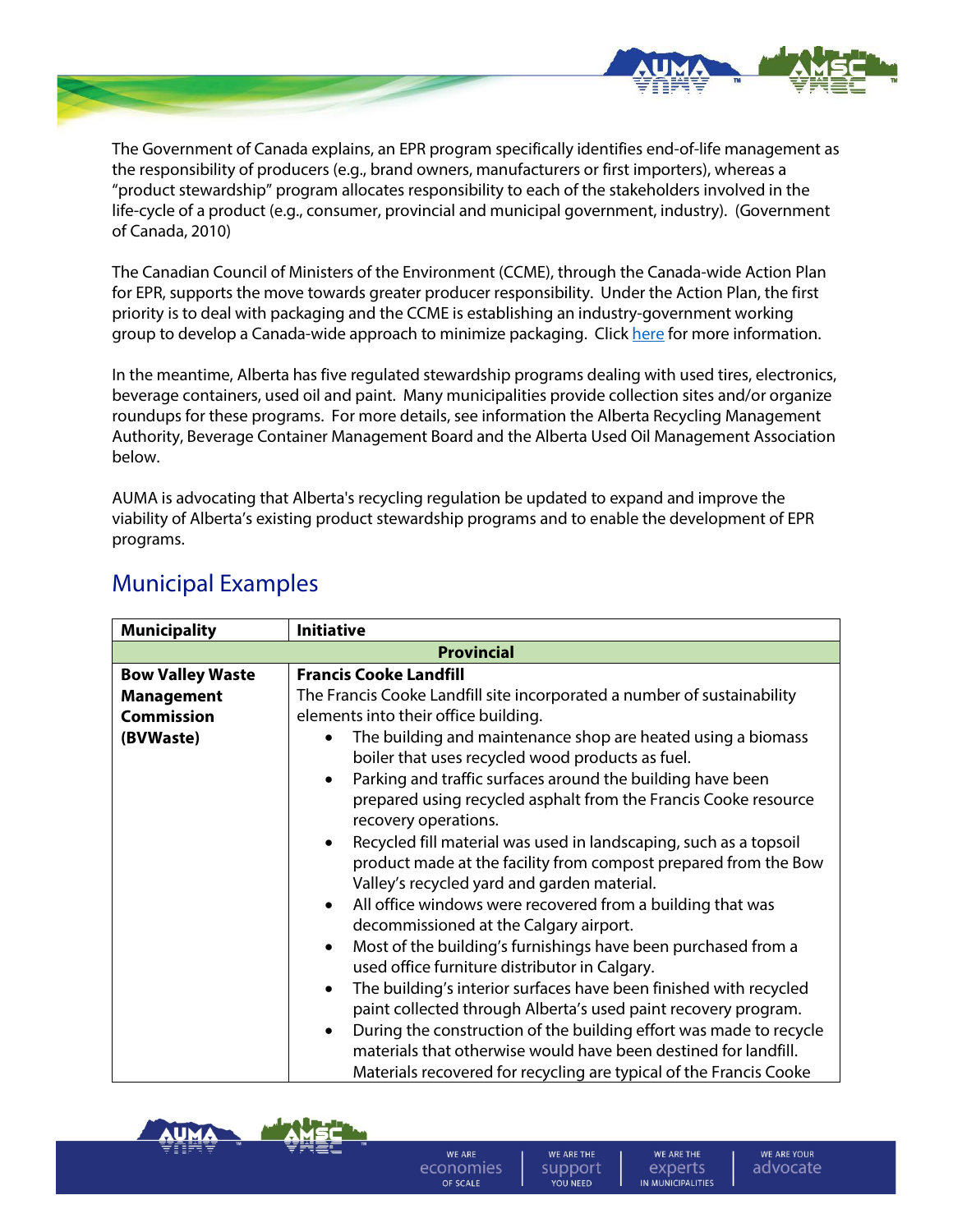

|                        | resource recovery program and included metal, drywall, wood,                                                                                                                                                                                                                                                                                                                                                                                               |
|------------------------|------------------------------------------------------------------------------------------------------------------------------------------------------------------------------------------------------------------------------------------------------------------------------------------------------------------------------------------------------------------------------------------------------------------------------------------------------------|
|                        | cardboard and paper.                                                                                                                                                                                                                                                                                                                                                                                                                                       |
|                        | Click here for more information.                                                                                                                                                                                                                                                                                                                                                                                                                           |
| <b>City of Airdrie</b> | <b>Garbage Limits</b><br>As of April 2017, Airdrie residents are allowed one bag of garbage per<br>week. Bag tags for excess garbage bags can be purchased for \$3/tag. A<br>total of four bags can be placed out for collection each week (one bag<br>included in standard fees plus up to three tagged bags). The City's Waste<br>Management Bylaw includes care and compassion provisions for diapers<br>and medical exemptions.<br><b>Waste Audits</b> |
|                        | Council directed staff to determine levels of contamination by looking for<br>organics and recyclable materials in residential garbage bags over 2017.<br>The results of the waste audits will be presented to Council in 2018.<br><b>Organics</b><br>In 2014 Airdrie introduced city-wide curbside organics recycling through a                                                                                                                           |
|                        | green cart program. The city's website provides tips for residents who are<br>experiencing challenges with the program such as smells from the carts.                                                                                                                                                                                                                                                                                                      |
|                        | Click here for more information.                                                                                                                                                                                                                                                                                                                                                                                                                           |
| <b>City of Calgary</b> | <b>Blue Cart Recycling</b><br>The City provides blue cart recycling collection to single family homes in<br>Calgary. Residents simply place their clean recyclables loose in their carts<br>for weekly collection.                                                                                                                                                                                                                                         |
|                        | <b>Green Cart Food and Yard Waste</b>                                                                                                                                                                                                                                                                                                                                                                                                                      |
|                        | The City is starting weekly Green Cart food and yard waste collection in<br>mid-2017. The collection will be turned into nutrient-rich compost at the<br>City's new indoor composting facility.                                                                                                                                                                                                                                                            |
|                        | <b>Multi-family Recycling Requirements</b>                                                                                                                                                                                                                                                                                                                                                                                                                 |
|                        | Since Feb. 1, 2016, all multi-family buildings in Calgary must have recycling<br>for residents. This includes condos, apartments, townhouses or any<br>building with five or more units.                                                                                                                                                                                                                                                                   |
|                        | In late 2017, the City will also require multi-family buildings to divert food<br>and yard waste from the garbage for composting or diversion.                                                                                                                                                                                                                                                                                                             |
|                        | <b>Waste Diversion for Businesses and Organizations</b><br>In 2016 City embarked on changes to the way businesses and<br>organizations handle their waste through a series of rate and bylaw<br>amendments that require recycling and diversion of food and yard waste                                                                                                                                                                                     |
|                        | from landfills. Since November 2016, businesses and organizations have<br>been required recycle paper, cardboard and certain other materials.                                                                                                                                                                                                                                                                                                              |



WE ARE economies

WE ARE THE SUPPORT

WE ARE THE EXPETTS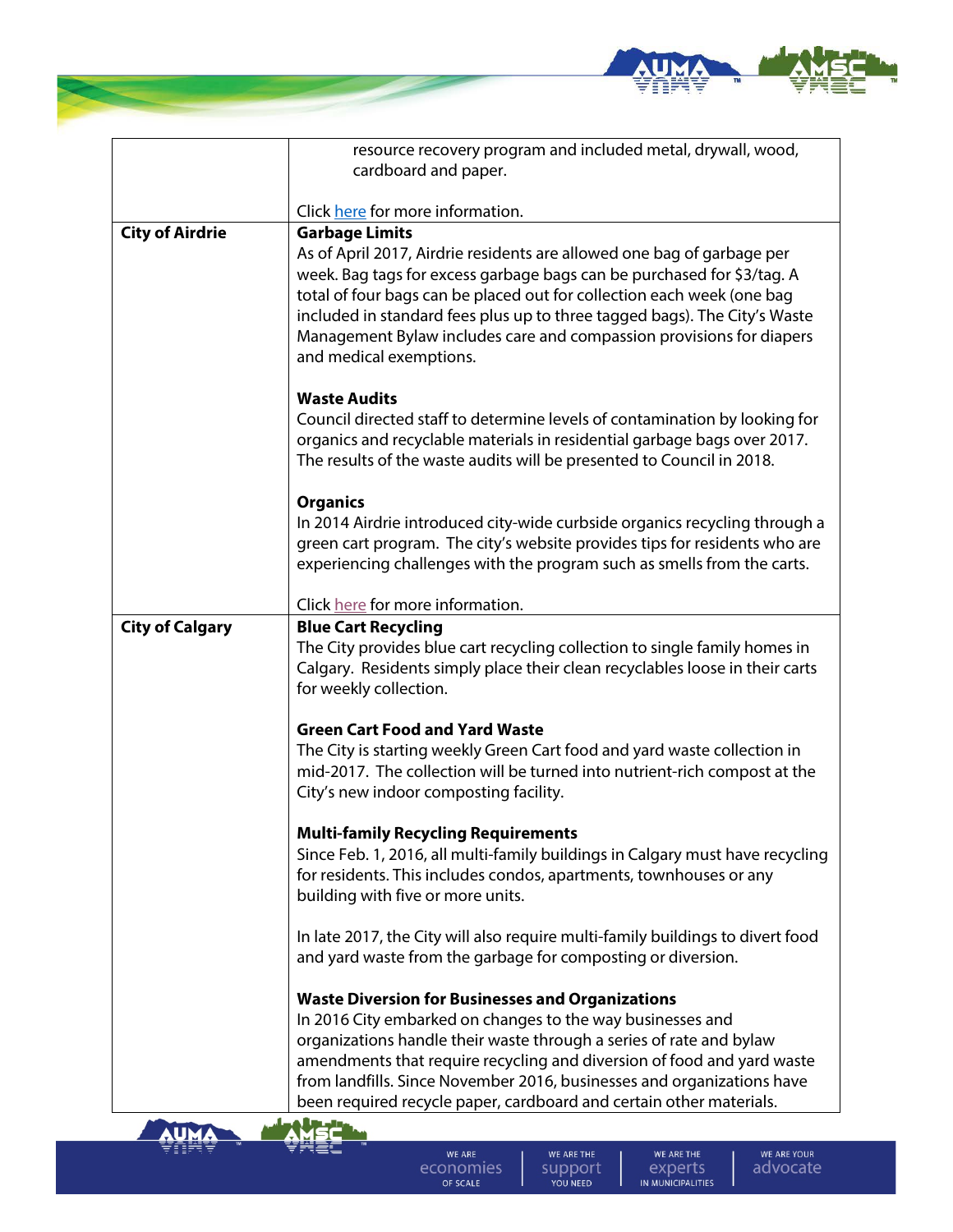

|                            | Starting November 2017, businesses and organizations will be required to                                                                           |
|----------------------------|----------------------------------------------------------------------------------------------------------------------------------------------------|
|                            | divert food and yard waste materials.                                                                                                              |
|                            | Click here for more information.                                                                                                                   |
| <b>City of Camrose</b>     | <b>Recycling Success</b>                                                                                                                           |
|                            | The City of Camrose is committed to being a leader in responsible                                                                                  |
|                            | environmental stewardship and encourages all citizens to do their part.                                                                            |
|                            |                                                                                                                                                    |
|                            | As a result of recycling efforts in 2015, the City of Camrose was able to                                                                          |
|                            | divert over 1.9 million kilograms of materials from the Camrose Regional                                                                           |
|                            | Sanitary Landfill.                                                                                                                                 |
|                            | Camrose also offers tips for residents on how to reduce waste and                                                                                  |
|                            | guidelines for <b>backyard</b> composting on their website.                                                                                        |
|                            |                                                                                                                                                    |
|                            | Click here for more information.                                                                                                                   |
| <b>City of Chestermere</b> | <b>Municipal Program Award</b>                                                                                                                     |
|                            | Chestermere Utilities Inc. (CUI) is responsible for waste collection services                                                                      |
|                            | for the City of Chestermere. In 2016, the CUI won the Municipal Program                                                                            |
|                            | Award from the Recycling Council of Alberta (RCA) - Rs of Excellence                                                                               |
|                            | Awards. The Rs of Excellence Awards have been designed to recognize the                                                                            |
|                            | special contributions RCA members are making to "promote and facilitate                                                                            |
|                            | waste reduction, recycling and resource conservation in the Province of                                                                            |
|                            | Alberta."                                                                                                                                          |
|                            |                                                                                                                                                    |
|                            | The City's curbside waste collection program has a limit of one clear<br>garbage bag per week in addition to compost and recycling carts. Curbside |
|                            | recycling and composting make it easy for Chestermere residents to                                                                                 |
|                            | reduce the amount of waste entering the landfill.                                                                                                  |
|                            |                                                                                                                                                    |
|                            | Click here for more information.                                                                                                                   |
| <b>City of Edmonton</b>    | <b>Recycling Early Adopter</b>                                                                                                                     |
|                            | Edmonton adopted curbside recycling program in 1988. Today, over 90                                                                                |
|                            | percent of Edmontonians voluntarily participate in the City's recycling                                                                            |
|                            | programs, which include:                                                                                                                           |
|                            | A Blue Bag program for houses, duplexes and fourplexes                                                                                             |
|                            | A Blue Bin program for apartments, condos and townhouses<br>٠                                                                                      |
|                            | Recycling Depots throughout the city for all residents and small<br>٠                                                                              |
|                            | businesses                                                                                                                                         |
|                            | <b>E-waste Recycling</b>                                                                                                                           |
|                            | The Global Electric and Electronic Processing Inc. facility at the Edmonton                                                                        |
|                            | Waste Management Center (EWMC) also recycles over 30,000 tonnes of                                                                                 |
|                            | electronic waste materials every year.                                                                                                             |
|                            |                                                                                                                                                    |
|                            | <b>Composting</b>                                                                                                                                  |



**September** 

WE ARE economies

WE ARE THE SUPPORT

WE ARE THE EXPETTS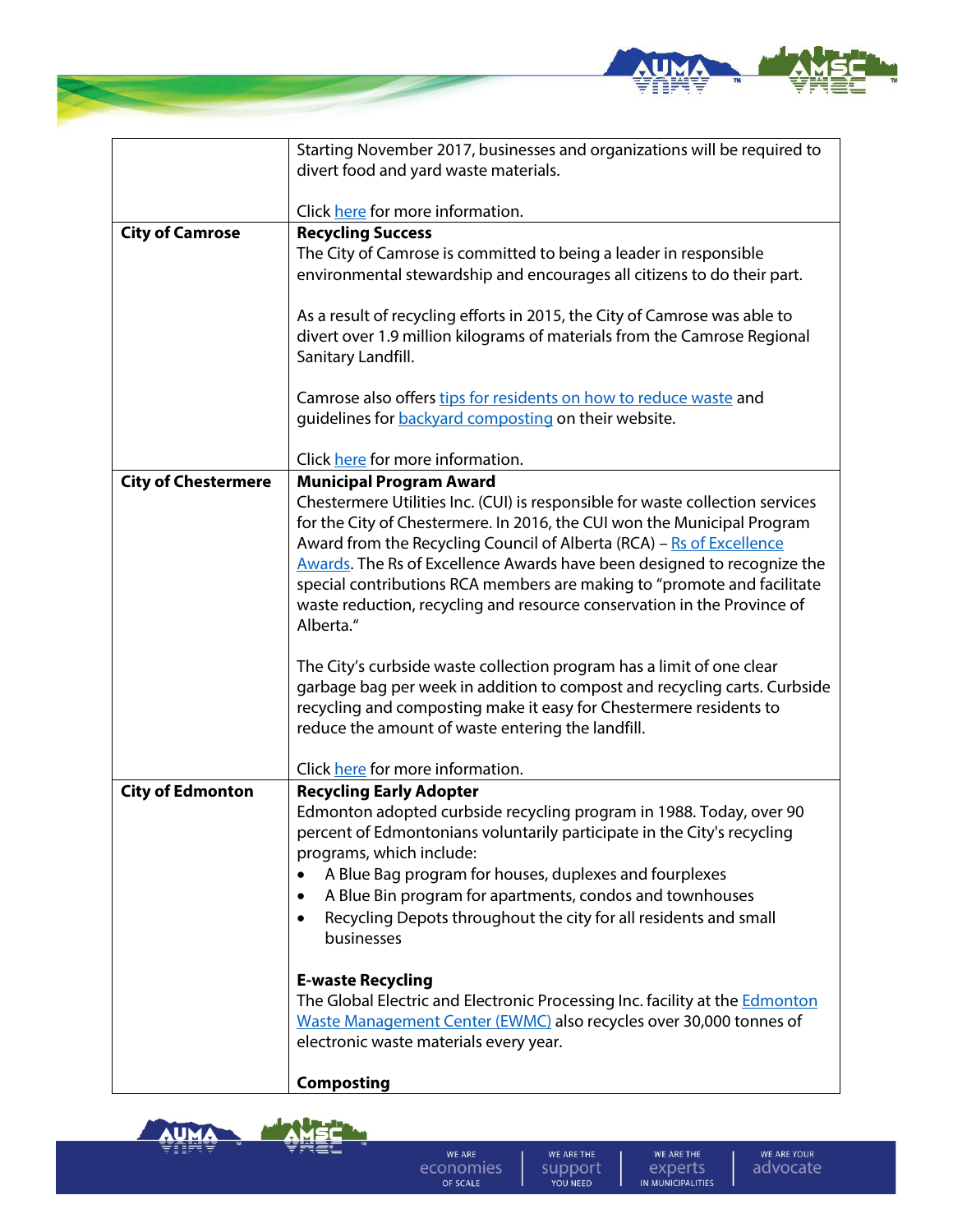

|                             | In addition, Since 2000, the Edmonton Composting Facility at EWMC uses       |
|-----------------------------|------------------------------------------------------------------------------|
|                             | the city's organic household waste and biosolids (treated sewage sludge)     |
|                             | to create compost. This sustainable process, along with established          |
|                             | recycling programs, enables Edmonton to divert over 50 percent of its        |
|                             | residential waste from landfill.                                             |
|                             |                                                                              |
|                             | Click here for more information.                                             |
| <b>City of Leduc</b>        | <b>Curbside Cart Collection &amp; Recycling Program</b>                      |
|                             | The City is now diverting 52 percent of its residential waste through its    |
|                             | curbside collection program.                                                 |
|                             |                                                                              |
|                             | Each residential utility household is given a kitchen container, an organics |
|                             | cart and a waste cart. Under the cart collection program, families continue  |
|                             | to put recyclables into a blue bag and simply sort organics.                 |
|                             |                                                                              |
|                             | Click here for more information.                                             |
| <b>City of Lethbridge</b>   | <b>Environment Deconstruction</b>                                            |
|                             | City of Lethbridge has adopted deconstruction as a responsible means of      |
|                             | building disposal. Deconstruction is the selective dismantlement of          |
|                             | building components, specifically for reuse, recycling, and waste            |
|                             | management. It differs from demolition where a site is cleared of its        |
|                             | building by the fastest way.                                                 |
|                             |                                                                              |
|                             | Between 2009 and 2013 the City diverted 7,178 tonnes of construction and     |
|                             | demolition (C&D) (or the equivalent volume of 53 average 2000 square         |
|                             | foot houses) from entering local landfills, in turn resulting in only 886    |
|                             | tonnes (or the equivalent volume of only 6.5 houses) being landfilled.       |
|                             |                                                                              |
|                             | Click here for more information.                                             |
| <b>City of Lloydminster</b> | <b>Increasing Diversion through Organics Collection and Recycling</b>        |
|                             | In 2013, the City introduced an enhanced curbside collection program to      |
|                             | households, which features waste, organics and blue bag collection. That     |
|                             | year, the Lloydminster Sanitary Landfill received a total of 259,439 tonnes  |
|                             | of material. Of this amount, only 13 percent (33,220 tonnes) was landfilled. |
|                             | 81 percent of the incoming material was recycled, while 6 percent (liquid    |
|                             | and septic waste) was treated.                                               |
|                             |                                                                              |
|                             | Click here for more information.                                             |
| <b>City of Red Deer</b>     | <b>Cart Pilot Program</b>                                                    |
|                             | Certain households in Red Deer have been selected to participate in a pilot  |
|                             | program using coloured carts to help sort and manage household refuse.       |
|                             | The black cart is dedicated to garbage, blue cart for recycling, and the     |
|                             | green cart for organics including yard waste, food scraps, and pet waste.    |
|                             |                                                                              |
|                             | The City of Red Deer's Waste Management Master Plan provides the city        |
|                             | the a framework to help homes or businesses reduce the amount of waste       |



**Seconds** 

WE ARE economies

WE ARE THE SUPPORT

WE ARE THE EXPETTS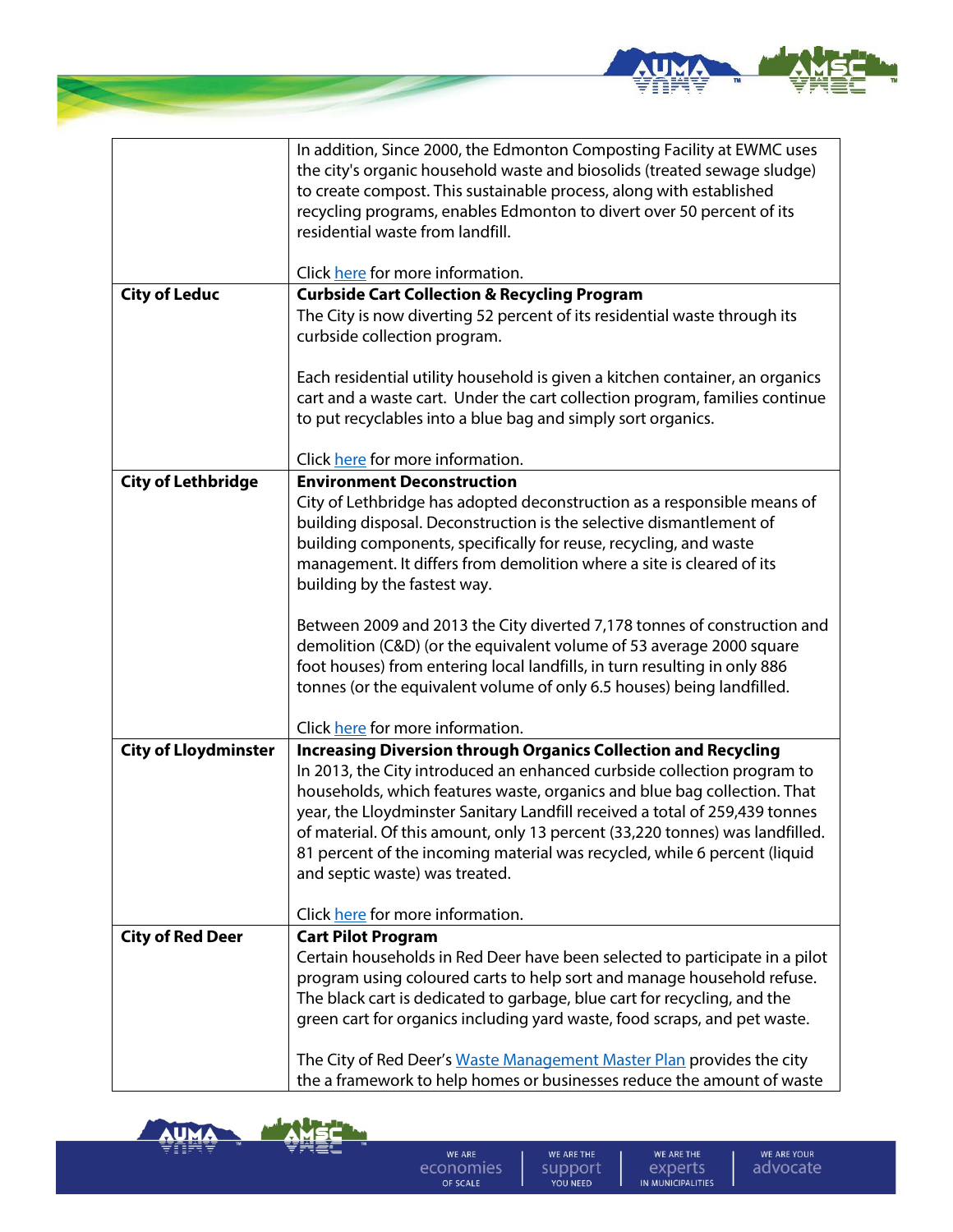

|                           | sent to the landfill through waste reduction and recycling initiatives over     |
|---------------------------|---------------------------------------------------------------------------------|
|                           | the next ten years.                                                             |
|                           | Click here for more information.                                                |
| <b>City of St. Albert</b> | <b>Exceeding Waste Diversion Targets</b>                                        |
|                           | One of the goals of St. Albert's <b>Environmental Master Plan</b> was to reduce |
|                           | solid waste per person per year and the amount of waste sent to landfills;      |
|                           | the City met and exceeded their original targets. The current goal is to        |
|                           | reduce solid waste generation to 105 kilograms or less per person and to        |
|                           | increase the diversion rate to 75 percent by 2020.                              |
|                           | Much of the credit goes to the introduction of an automated curbside solid      |
|                           | waste program in 2011. The City also implemented a number of initiatives        |
|                           | and improvements to help reduce waste sent to landfill, for example St.         |
|                           | Albert's seasonal waste programs which include Curbside Large Item Pick         |
|                           | Up and Curbside Leaf Pick Up.                                                   |
|                           | Click here for more information.                                                |
| <b>Strathcona County</b>  | <b>Toxic and Hazardous Materials</b>                                            |
|                           | In early 2016, the Broadview Enviroservice Station opened as a permanent        |
|                           | drop-off location for toxic and hazardous materials. In addition, the station   |
|                           | has recycle bins, brush and yard waste bunkers, tire recycling, and a           |
|                           | reusable clothing donation bin making it a one-stop-eco-friendly-shop.          |
|                           | <b>Green Routine</b>                                                            |
|                           | For regular household waste, Strathcona County has a waste collection           |
|                           | service known as the Green Routine. This service includes curbside pickup       |
|                           | of recyclable materials, organics and waste. The Green Routine has the          |
|                           | potential to divert up to 89 percent of waste.                                  |
|                           | Click here for more information.                                                |
| <b>Town of Canmore</b>    | <b>Beyond Curbside Recycling</b>                                                |
|                           | The Town passed a new Recycling and Waste Disposal Bylaw in 2016,               |
|                           | which bans recyclables from going into garbage containers.                      |
|                           | Blue recycling bins are located in every neighborhood, beside brown             |
|                           | garbage bins. They are set up for three streams of recycling:                   |
|                           | Mixed paper (all paper and cardboard)<br>$\bullet$                              |
|                           | Plastic and metal<br>$\bullet$                                                  |
|                           | Glass<br>$\bullet$                                                              |
|                           | The town also has special recycling programs for Christmas trees, leaf and      |
|                           | grass waste, scrub and brush, and household hazardous waste.                    |
|                           |                                                                                 |
|                           | Click here for more information.                                                |
| <b>Town of Cochrane</b>   | Cochrane wins 2017 AUMA Sustainability in Action Award                          |



**AUMA** 

WE ARE THE

SUPPORT

WE ARE THE

EXPETTS

WE ARE YOUR

advocate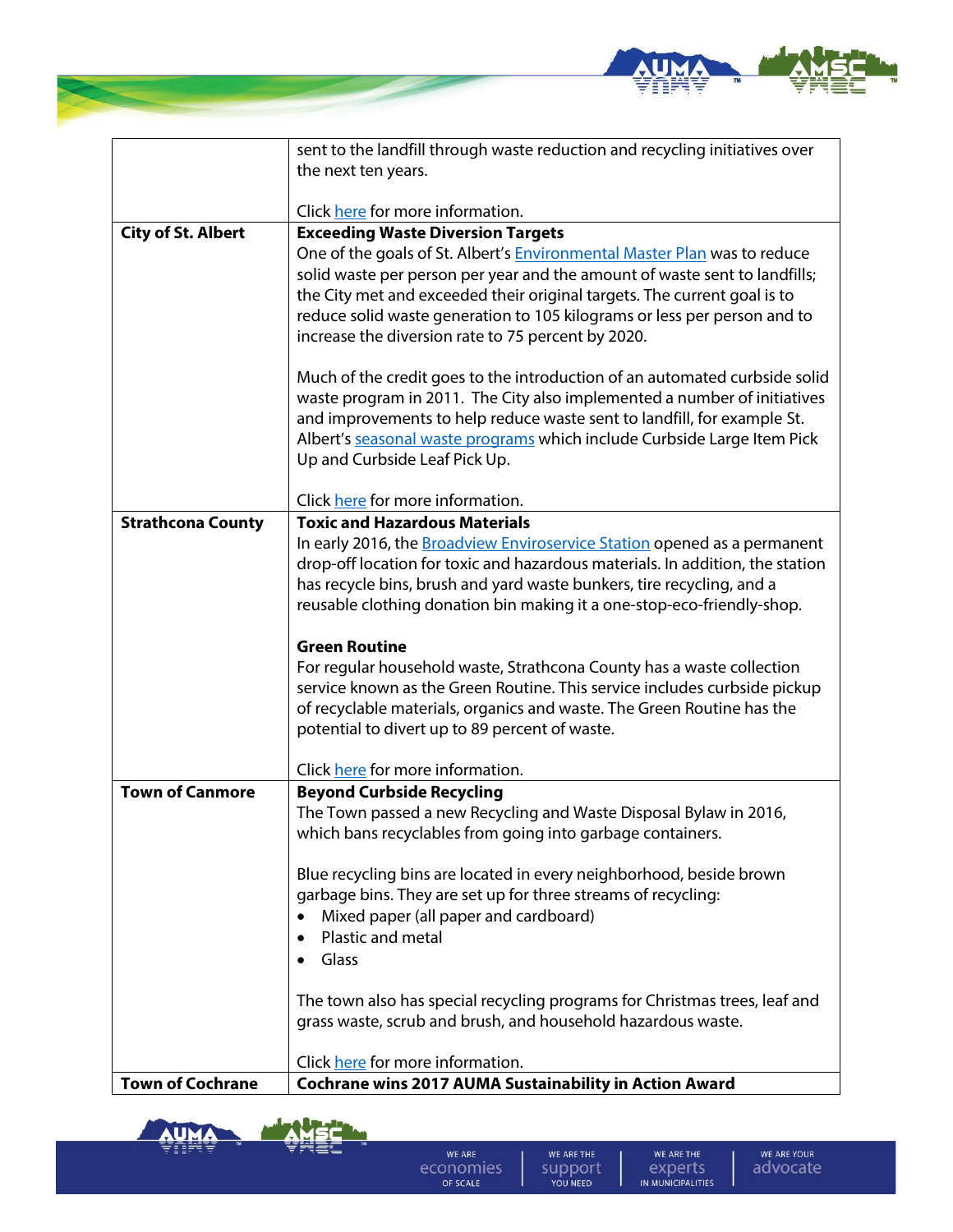

|                            | The Town of Cochrane received AUMA's 2017 Sustainability in Action               |
|----------------------------|----------------------------------------------------------------------------------|
|                            | Award for populations over 10,000.                                               |
|                            |                                                                                  |
|                            | The Town of Cochrane commissioned a play entitled Dreaming Alberta to            |
|                            | raise awareness of environmental issues in the area and promote the              |
|                            | launch of the Town's residential organics collection program.                    |
|                            |                                                                                  |
|                            | Dreaming Alberta, combined with other communications and marketing               |
|                            | activity promoting the residential organics collection program, resulted in      |
|                            |                                                                                  |
|                            | 65 percent residential waste diversion in the first month - exceeding the        |
|                            | program's goals. The program will help Cochrane achieve their Zero Waste         |
|                            | strategy; 80 percent waste reduction by 2020.                                    |
|                            |                                                                                  |
|                            | Click here for more information.                                                 |
| <b>Town of Devon</b>       | <b>Triple Stream</b>                                                             |
|                            | Devon's recycling program consists of three collection streams that assist       |
|                            | the community to meet their 65 percent waste diversion goal. Each stream         |
|                            | is dealt with differently to keep contamination to a minimum:                    |
|                            | Waste Carts are for garbage only. If recyclable items are left in a              |
|                            | cart, the cart may not be emptied. Waste is limited to what will fit             |
|                            | into the cart with the lid closed.                                               |
|                            | Blue Bags are for dry recyclables only. If garbage or wet items are<br>$\bullet$ |
|                            | mixed in with recyclables, the bag may not be picked up.                         |
|                            | Green carts are for organic material. It is best to place organics<br>$\bullet$  |
|                            |                                                                                  |
|                            | loose in the cart, with the exception of pet waste, which must be                |
|                            | bagged. Only see-through 100 percent compostable bags or                         |
|                            | brown paper compostable bags are permitted in green bins.                        |
|                            |                                                                                  |
|                            | The Town has developed a complete A-Z list of items to help resident             |
|                            | determine how waste should be sorted.                                            |
|                            |                                                                                  |
|                            | Click here for more information.                                                 |
| <b>Town of Olds</b>        | <b>Neighbourhood Grass Bins</b>                                                  |
|                            | The Town of Olds has large green bins labelled "Grass Clippings" for             |
|                            | residential yard waste. Acceptable materials include grass clippings,            |
|                            | garden waste, and leaves.                                                        |
|                            |                                                                                  |
|                            | Click here for more information.                                                 |
| <b>Town of Stony Plain</b> | <b>Residential Recycling and Compost</b>                                         |
|                            | The Town of Stony Plain collects blue bag recycling and organics year-           |
|                            | round, along with its regular residential garbage collection.                    |
|                            |                                                                                  |
|                            | Additionally, the Rotary Recycling Centre accepts other waste items such         |
|                            | as paint and paint products, electronics, dry batteries, lightbulbs and light-   |
|                            | tubes.                                                                           |
|                            |                                                                                  |
|                            | Click here for more information.                                                 |
|                            |                                                                                  |

**Service** 

**AUMA** 

WE ARE economies

WE ARE THE SUPPORT

WE ARE THE EXPETTS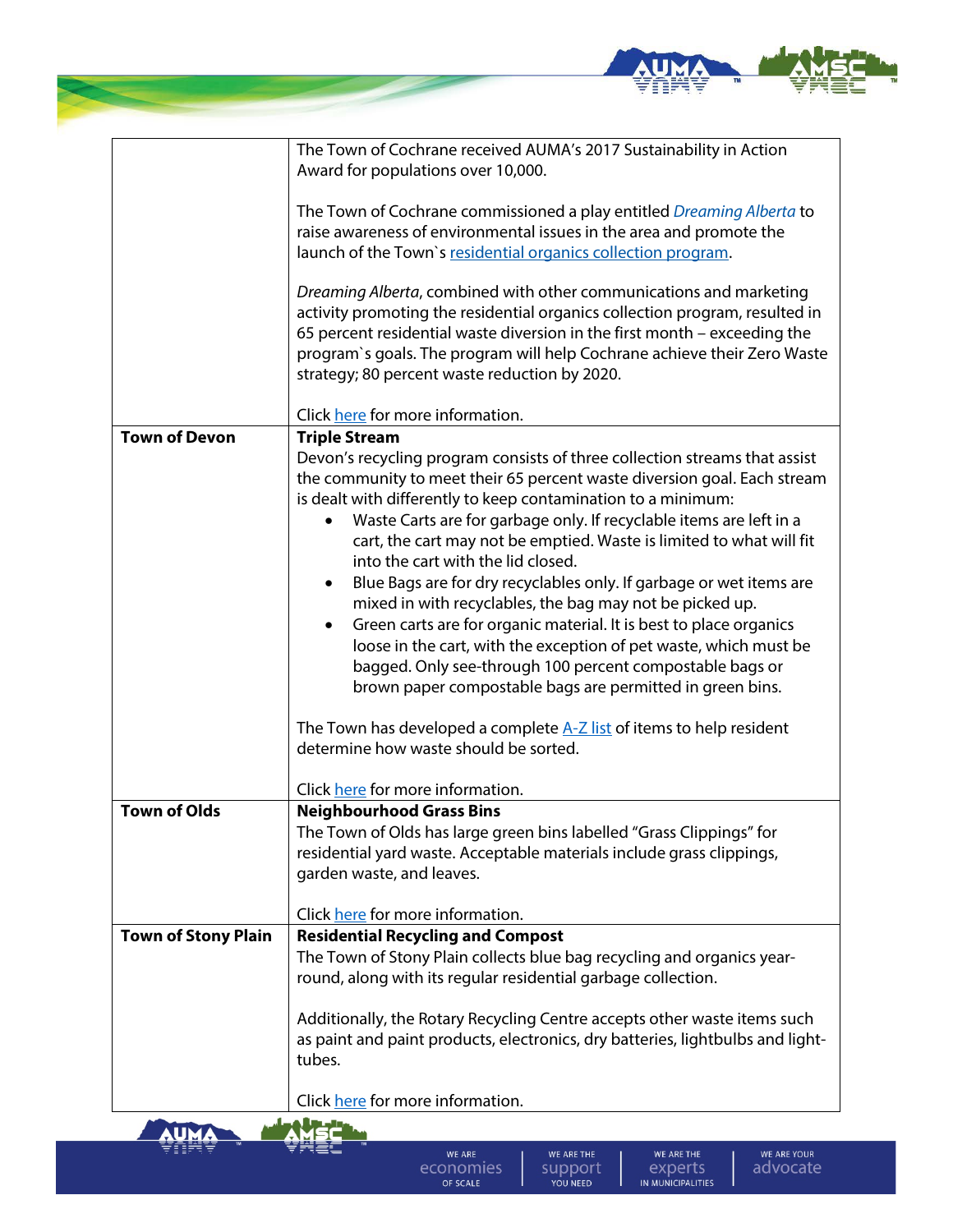

| <b>Town of Taber</b>       | <b>Municipal Solid Waste initiative</b>                                                                                                         |
|----------------------------|-------------------------------------------------------------------------------------------------------------------------------------------------|
|                            | In May 2016, Taber implemented the Municipal Solid Waste Initiative                                                                             |
|                            | (MSWI) - a comprehensive three cart system for recycling, organic waste,                                                                        |
|                            | and residual waste. Implementation of the MSWI has led to only 28.5% of                                                                         |
|                            | the previous tonnage of residential waste being landfilled.                                                                                     |
|                            |                                                                                                                                                 |
|                            | Click here for more information.                                                                                                                |
| <b>Town of Vegreville</b>  | <b>Reducing the Town's Carbon Footprint</b>                                                                                                     |
|                            | The Town of Vegreville recognizes the importance of reducing its carbon                                                                         |
|                            | footprint and encourages its residents to do the same. In a three year                                                                          |
|                            | period, the Vegreville Materials Recovery Facility (VMRF) shipped the                                                                           |
|                            | equivalent of 93 tractor trailer loads of recyclable materials to processing                                                                    |
|                            | facilities. If these tractor trailer loads were lined up, they would stretch for                                                                |
|                            | 1.25 km, or 14 football fields.                                                                                                                 |
|                            |                                                                                                                                                 |
|                            | <b>Residential Composting Program</b>                                                                                                           |
|                            | The Town of Vegreville has found a way to deliver cost-effective, residential                                                                   |
|                            | composting services to its small community. The Residential Composting                                                                          |
|                            | Program will extend the life of the town's landfill without a costly<br>commitment to developing and operating a municipal composting facility. |
|                            |                                                                                                                                                 |
|                            | The town has contracted with local company Growing Power Hairy Hill to                                                                          |
|                            | generate electricity, distill ethanol, and produce nitrogen-rich soil from                                                                      |
|                            | waste. The anaerobic digestion process uses a range of materials, including                                                                     |
|                            | grain and feedlot waste, to create compost. This compost is used to                                                                             |
|                            | produce green power that is fed into the provincial grid. Diverting                                                                             |
|                            | compostable material from the town's landfill will extend the site's life and                                                                   |
|                            | help reduce odours and organic compounds leaching into the soil.                                                                                |
|                            |                                                                                                                                                 |
|                            | In 2012, the town received a FCM Sustainable Communities Award. Click                                                                           |
|                            | here to watch a video describing the town's project.                                                                                            |
|                            |                                                                                                                                                 |
|                            | Click here for more information.                                                                                                                |
| <b>Village of Beiseker</b> | <b>Recycling Society</b>                                                                                                                        |
|                            | The Beiseker Recycling Society is a non-profit volunteer organization that                                                                      |
|                            | offers a recycling service to the residents of Beiseker. For a \$10.00                                                                          |
|                            | refundable deposit, residents will receive a blue box to fill with recycling                                                                    |
|                            | items. A full box is put out on Wednesday mornings and replaced with an                                                                         |
|                            | empty box. There is a \$4.00 charge per month for the recycling program                                                                         |
|                            | which will appear on residents' bi-monthly utility bill. Beiseker residents                                                                     |
|                            | may also deposit recyclables in the green bins located just outside the                                                                         |
|                            | depot entrance gate at the Public Works yard.                                                                                                   |
|                            | Click here for more information.                                                                                                                |
| <b>West Yellowhead</b>     | <b>West Yellowhead Recycles</b>                                                                                                                 |
| <b>Regional Waste</b>      |                                                                                                                                                 |
| <b>Authority (WYRWA)</b>   |                                                                                                                                                 |



WE ARE THE EXPETTS

WE ARE THE

SUPPORT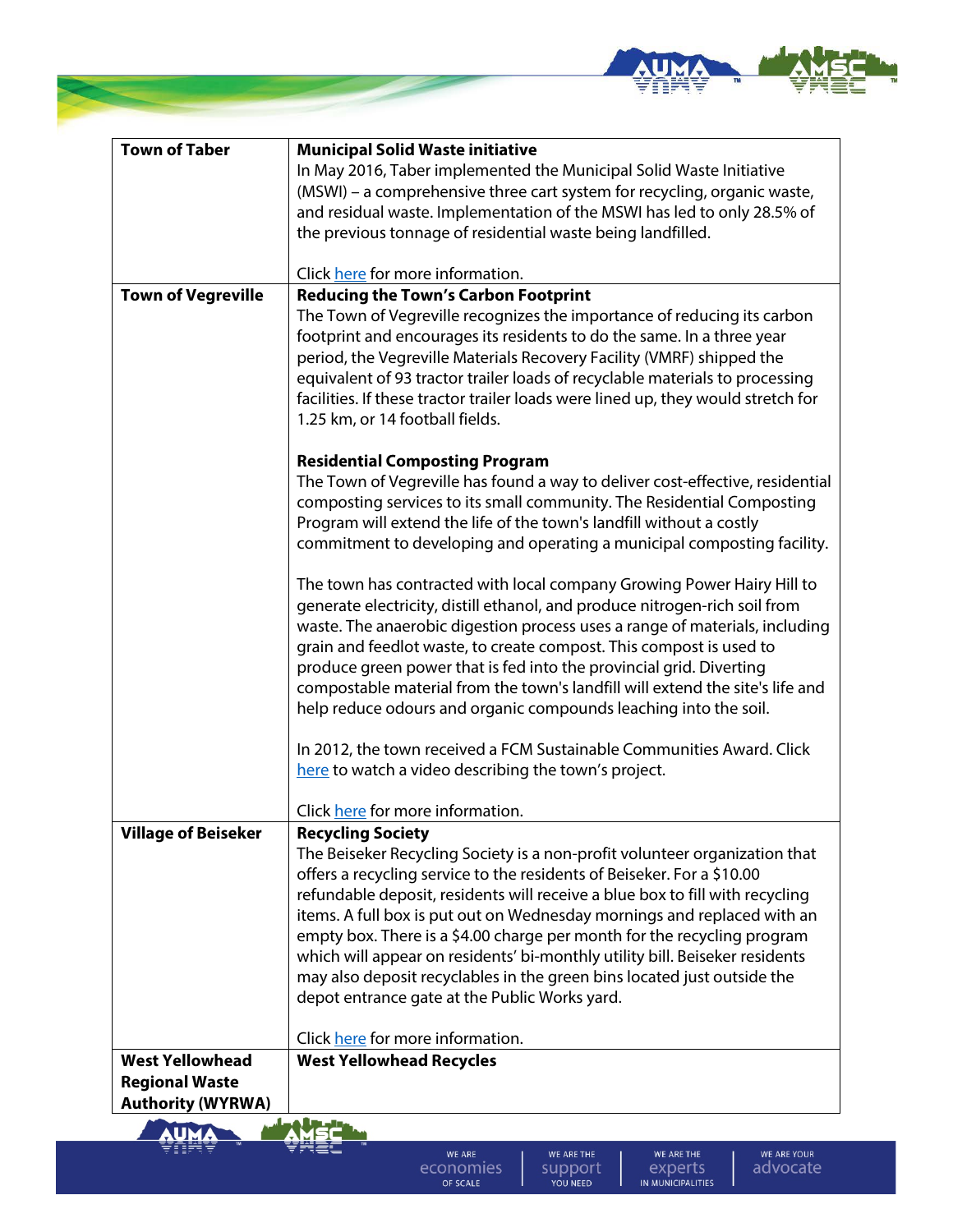

|                          | The West Yellowhead Regional Waste Authority (WYRWA) is a regional<br>waste authority covering the municipalities of Yellowhead County and the                                                                                                                                                                                           |
|--------------------------|------------------------------------------------------------------------------------------------------------------------------------------------------------------------------------------------------------------------------------------------------------------------------------------------------------------------------------------|
|                          | Towns of Edson, Hinton and Jasper.                                                                                                                                                                                                                                                                                                       |
|                          | The WYRWA provides recycling information for the municipalities it serves<br>as well as educational presentations on waste management for all ages.<br>Presentations are based on environmental care and taking care of our<br>world, focusing on how waste management plays a role in that overlying<br>theme.                          |
|                          | Click here for more information.                                                                                                                                                                                                                                                                                                         |
| <b>YOUR</b>              | WE KNOW MANY MUNICIPALITIES HAVE EXCELLENT RECYCLING AND                                                                                                                                                                                                                                                                                 |
| <b>MUNICIPALITY HERE</b> | <b>COMPOSTING PROGRAMS THAT COULD SERVE AS A MODEL FOR</b>                                                                                                                                                                                                                                                                               |
|                          | OTHERS TO FOLLOW. IF YOURS IS ONE OF THEM, SEND THE                                                                                                                                                                                                                                                                                      |
|                          | <b>INFORMATION TO RACHEL DE VOS, rdevos@auma.ca</b>                                                                                                                                                                                                                                                                                      |
|                          | <b>National</b>                                                                                                                                                                                                                                                                                                                          |
| <b>City of Ottawa</b>    | <b>Recycling in Canada's Capital</b><br>The City of Ottawa diverts just under 50 percent of garbage from the<br>landfill through their curb-side pick-up program.                                                                                                                                                                        |
|                          | Ottawa's blue bin recyclables are sorted and sold to different companies to<br>reuse or to make into new products. Recycling creates jobs in the<br>manufacturing and service sectors and boosts the economy.                                                                                                                            |
|                          | <b>Green Bin Program</b>                                                                                                                                                                                                                                                                                                                 |
|                          | Organics recycling is an important part of the City of Ottawa's long term<br>waste strategy. Diverting residential organic waste away from landfill saves<br>the City millions of dollars by reducing the need for a new landfill site.                                                                                                  |
|                          | Roughly 45 percent of Ottawa's garbage (by weight) is compostable<br>organic material that can be put into the green bin. Just as Ottawa<br>residents separate recyclable materials from their garbage, the Green Bin<br>program makes it easy to separate organics for curb-side pickup.                                                |
|                          | The organic material is brought to an indoor composting facility owned by<br>Orgaworld Canada where it will be turned into compost. The compost is<br>used on farmer's fields in Eastern Ontario. Orgawold is responsible for the<br>marketing and sale of the finished compost. The City receives 5 percent of<br>the finished compost. |
|                          | Click here for more information.                                                                                                                                                                                                                                                                                                         |
| <b>City of Regina</b>    | <b>Waste Plan Regina (WPR)</b><br>In January 2011, City Council adopted Waste Plan Regina's (WPR) Enhanced<br>Residential Service Option and set a target to divert 40 percent of<br>residential waste by 2015 and 65 percent by 2020.                                                                                                   |



WE ARE THE SUPPORT

WE ARE THE EXPETTS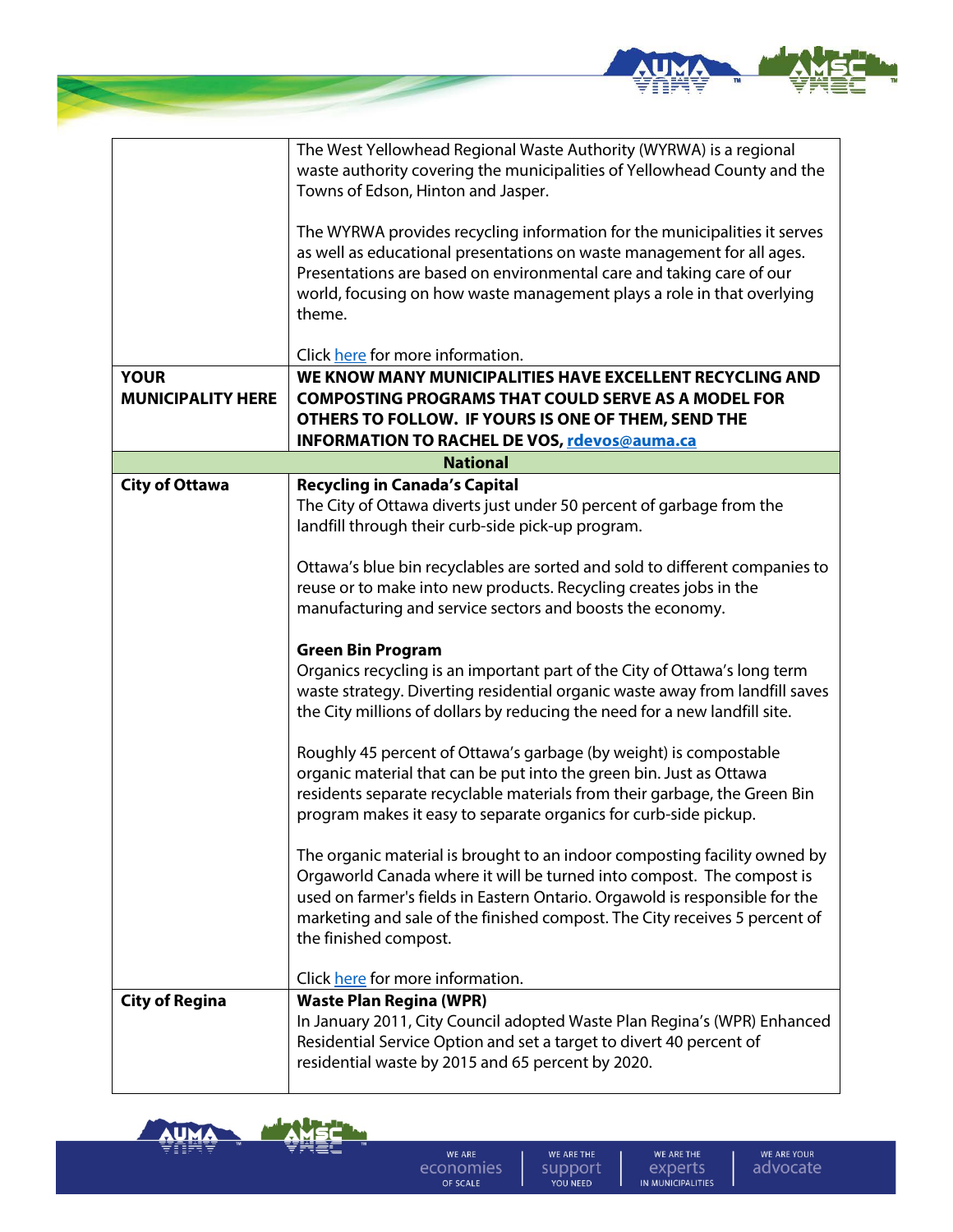

|                         | A WPR update was publised in 2015/2016. Key accomplishments from the             |
|-------------------------|----------------------------------------------------------------------------------|
|                         | plan include:                                                                    |
|                         | Regina's residential waste diversion rate is currently 20 percent.<br>٠          |
|                         | Implemented mandatory multi-family recycling effective January 1,<br>$\bullet$   |
|                         | 2015; 98 percent of these properties have recycling services.                    |
|                         | Initiated a key public education campaign titled "Recycle the Right<br>$\bullet$ |
|                         | Stuff" to inform residents of what is and is not accepted in the                 |
|                         | curbside Blue Cart Recycling Program.                                            |
|                         | Engaged over 15,000 people through public education and<br>$\bullet$             |
|                         | outreach initiatives.                                                            |
|                         | Coordinated Household Hazardous Waste Days, Leaf & Yard Waste<br>$\bullet$       |
|                         | Depots, Treecycle, Big Blue Bin Program and landfill diversion for               |
|                         | items such as scrap metal, white goods, propane tanks, and                       |
|                         | batteries.                                                                       |
|                         | Began a long-term study to better understand residential waste<br>٠              |
|                         | and to gather comprehensive data to inform future programming                    |
|                         | decisions.                                                                       |
|                         | Introduced the 240-litre garbage carts for new service and<br>٠                  |
|                         | replacements.                                                                    |
|                         |                                                                                  |
|                         | Click here for more information.                                                 |
| City of St. John's      | <b>Curb It Communications Award</b>                                              |
|                         | The City of St. John's Curb It Recycling Program won the 2012 Gold               |
|                         | Communication Excellence Award given by the Solid Waste Association of           |
|                         | North America (SWANA).                                                           |
|                         |                                                                                  |
|                         | The communications plan has helped the recycling program achieve the             |
|                         | following successes:                                                             |
|                         | A participation rate of more than 70 percent in its first year,<br>$\bullet$     |
|                         | surpassing the targeted 40 percent goal.                                         |
|                         | The program has successfully diverted more than eight million<br>٠               |
|                         | pounds of recyclables from the landfill in its first year.                       |
|                         | The low contamination rate (i.e. non-recyclables being incorrectly               |
|                         | included with recycling in blue bags) of three percent is well below             |
|                         | the industry standard.                                                           |
|                         | <b>Composting</b>                                                                |
|                         | The City is working towards the launch of a curbside organics                    |
|                         | (compostable) collection program. When the new Central Compost Facility          |
|                         | is up and running, resident will be able to dispose of their organics are the    |
|                         | curb.                                                                            |
|                         |                                                                                  |
|                         | Click here for more information.                                                 |
| <b>City of Richmond</b> | On Track for 80 percent Waste Diversion                                          |
|                         | With the implementation of a full suite of services that make it easier than     |
|                         |                                                                                  |



WE ARE THE SUPPORT

WE ARE THE EXPETTS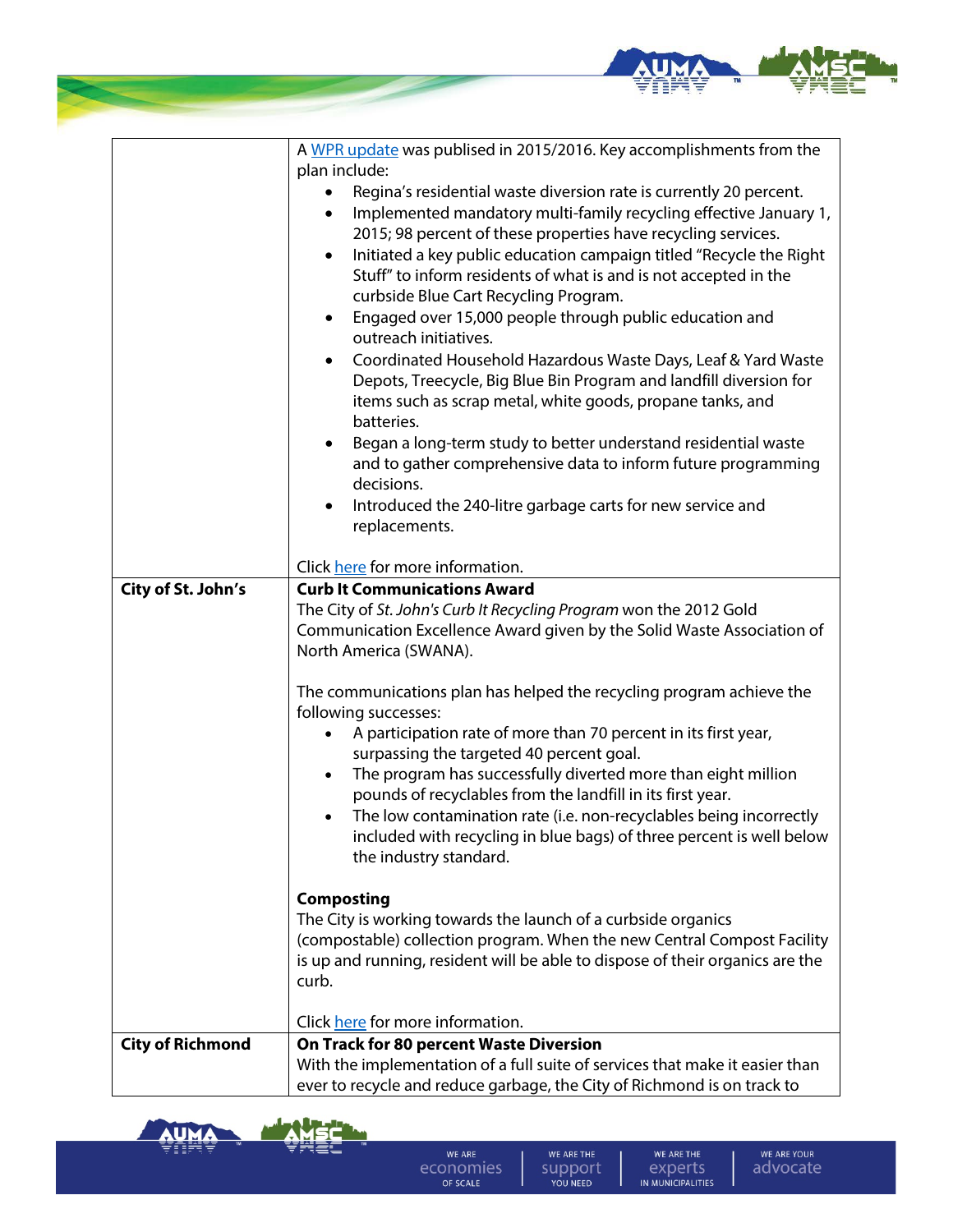



**WE ARE** economies OF SCALE

WE ARE THE support YOU NEED

WE ARE THE experts IN MUNICIPALITIES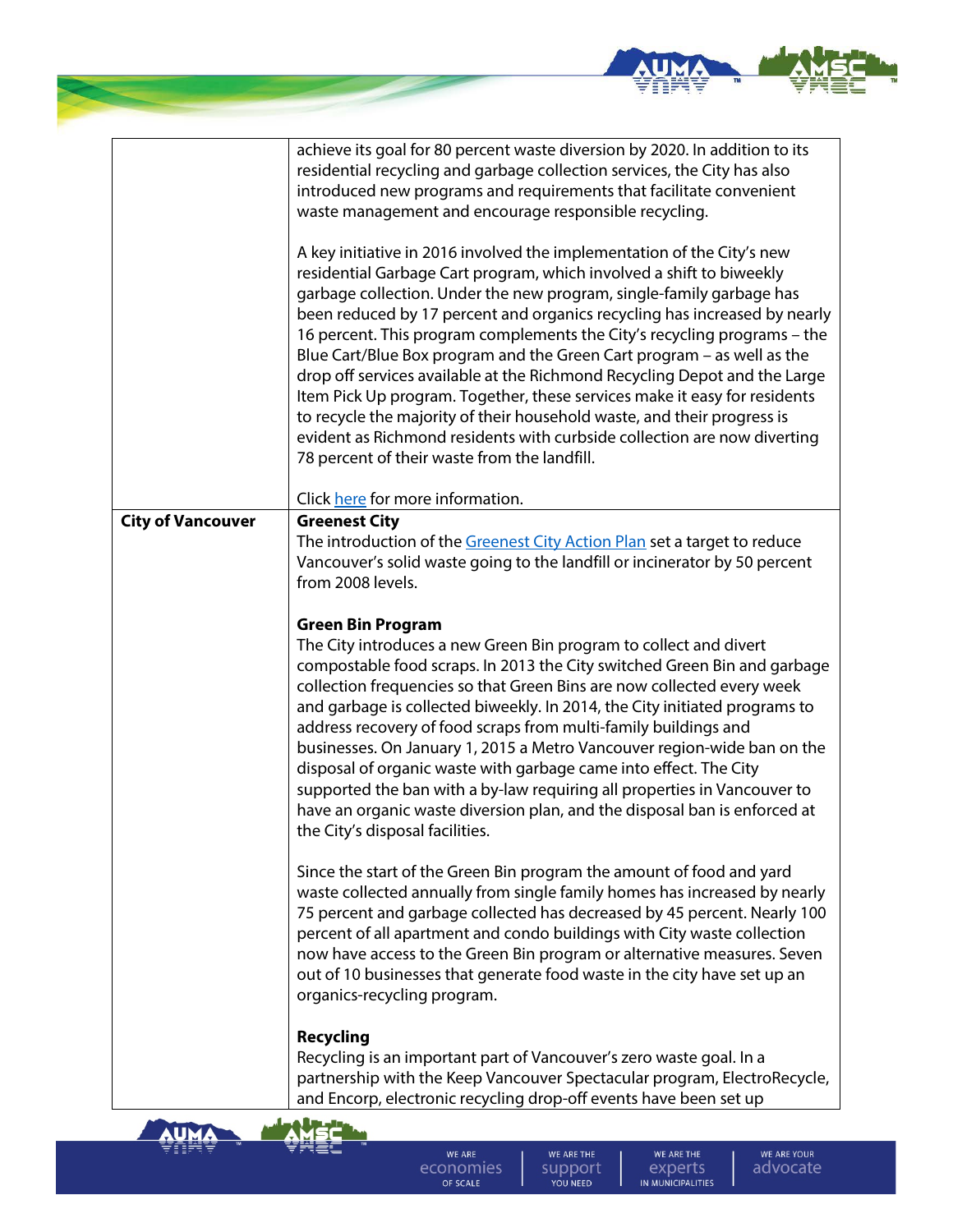

|                            | throughout the year. In 2015, over 11,000 electronics and small appliances<br>were diverted from disposal and recycled through our drop-off events.                                                                                                                                                                                                                                                                                                                                                                                                                                  |
|----------------------------|--------------------------------------------------------------------------------------------------------------------------------------------------------------------------------------------------------------------------------------------------------------------------------------------------------------------------------------------------------------------------------------------------------------------------------------------------------------------------------------------------------------------------------------------------------------------------------------|
|                            | Click here for more information.                                                                                                                                                                                                                                                                                                                                                                                                                                                                                                                                                     |
|                            |                                                                                                                                                                                                                                                                                                                                                                                                                                                                                                                                                                                      |
| <b>City of Yellowknife</b> | <b>Centralized Composting Program</b><br>As part of the Centralized Compost Program, the City of Yellowknife is<br>phasing in selected neighbourhoods each year to Curbside Organics<br>Collection. By the end of 2017, this service will be offered to all single<br>family dwellings throughout the city. This Program equips residents with<br>green carts, kitchen catchers and starter kits; everything they need to<br>separate organic waste in accordance with the Yellowknife Centralized<br>Compost Program.                                                               |
|                            | Collected organic material is taken to the newly constructed compost<br>facility, where it is combined with carbon amendments (like leaf and yard<br>waste, and paper) and placed into long piles called 'windrows.' These<br>windrows take approximately 2 years to decompose into mature and<br>stable compost.                                                                                                                                                                                                                                                                    |
|                            | More than 400 tonnes of organics have been diverted from the landfill.                                                                                                                                                                                                                                                                                                                                                                                                                                                                                                               |
|                            | Click here for more information.                                                                                                                                                                                                                                                                                                                                                                                                                                                                                                                                                     |
| <b>Town of Cape St.</b>    | <b>Small Town Waste Reduction and Recycling</b>                                                                                                                                                                                                                                                                                                                                                                                                                                                                                                                                      |
| George,                    | The Town of Cape St. George was a co-winner of the Waste Program award                                                                                                                                                                                                                                                                                                                                                                                                                                                                                                               |
| <b>Newfoundland and</b>    | from the Federation of Canadian Municipalities (FCM) in 2015.                                                                                                                                                                                                                                                                                                                                                                                                                                                                                                                        |
| <b>Labrador</b>            |                                                                                                                                                                                                                                                                                                                                                                                                                                                                                                                                                                                      |
|                            | Cape St. George received the award for being a leader among small rural<br>municipalities with the Town's comprehensive curbside recycling program<br>and resourceful approach to reuse and composting. The town aims to<br>reduce the overall waste tonnage shipped to landfill by 40 percent (from<br>300 to 180 tonnes) and, through the program, has achieved a 25 percent<br>reduction in the first year.                                                                                                                                                                       |
|                            | Created primarily to minimize waste transportation costs, the program is<br>helping the town adjust to provincial changes that will consolidate many<br>local dumps into two regional landfills fed by a number of transfer stations.<br>Once a week, the town's newly acquired recycling truck picks up garbage,<br>recyclables and kitchen waste in separate bags. Recyclables go to the local<br>recycling centre (built with support from the federal Gas Tax Fund) and are<br>shipped to the regional recycling facility. The town also runs a community<br>composting program. |
|                            | Click here for more information.                                                                                                                                                                                                                                                                                                                                                                                                                                                                                                                                                     |



WE ARE THE SUPPORT

WE ARE THE EXPETTS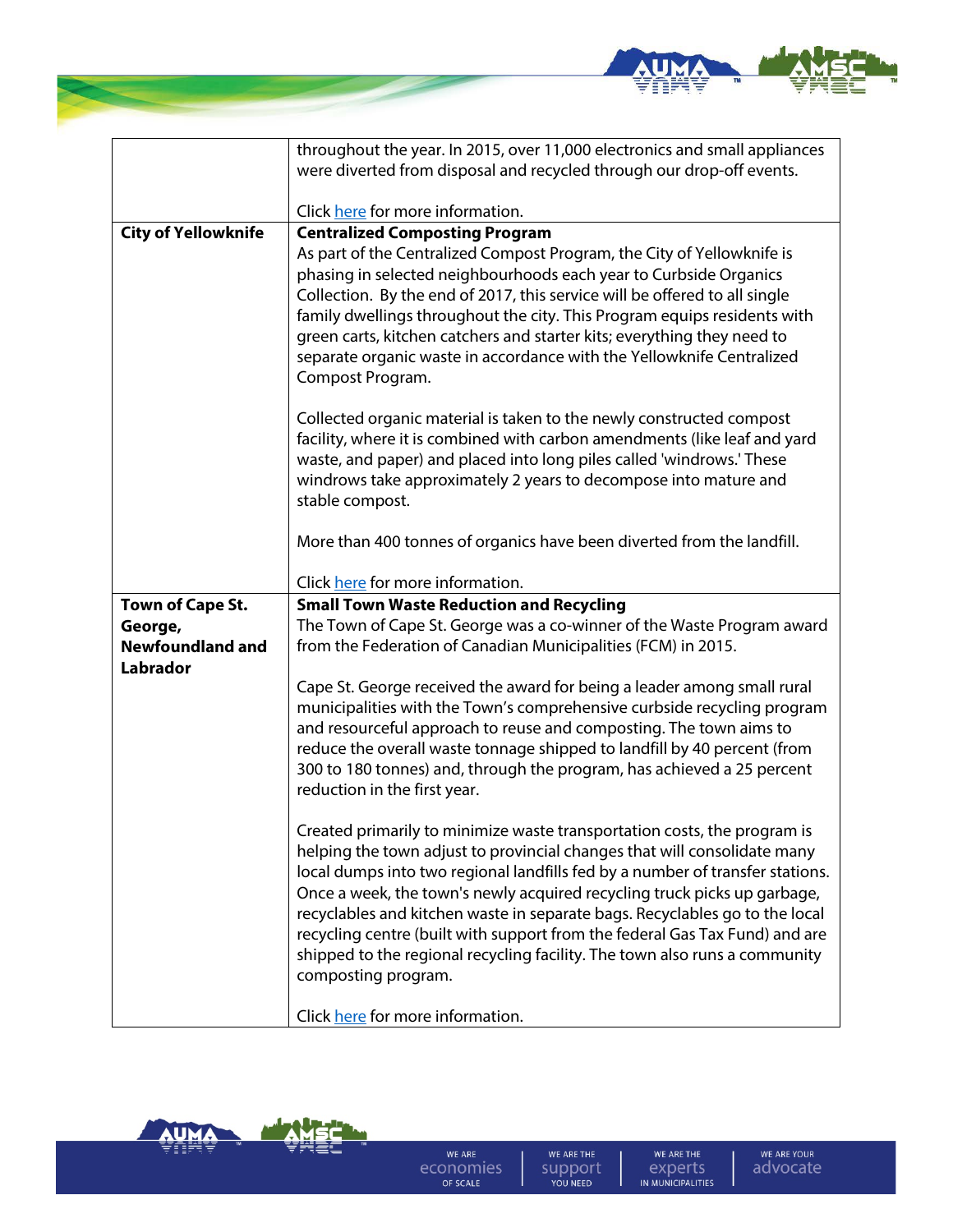

## Resources

| <b>Other Organizations</b> | <b>Resource</b>                                                                |
|----------------------------|--------------------------------------------------------------------------------|
|                            | <b>Provincial</b>                                                              |
| <b>Alberta CARE</b>        | <b>Coordinated Action for Recycling Enterprises</b>                            |
|                            | Since 1994 Alberta CARE, formerly Northern CARE, has worked in                 |
|                            | cooperation with many different government organizations, industries,          |
|                            | recycling groups and non-profit societies - all with the intent of increasing  |
|                            | the viability of recycling initiatives in Alberta.                             |
|                            |                                                                                |
|                            | Alberta CARE, in cooperation with Alberta municipalities and                   |
|                            | organizations, focuses on:                                                     |
|                            | Coordination of regionally-based recycling projects and programs;              |
|                            | Promotion and education of the benefits and importance of<br>$\bullet$         |
|                            | recycling;                                                                     |
|                            | Increasing public awareness of recycling opportunities and<br>$\bullet$        |
|                            | challenges;                                                                    |
|                            | Connecting varied private and public interests in relation to the<br>$\bullet$ |
|                            | coordination of recycling initiatives and in some cases, playing a             |
|                            | leadership role in same;                                                       |
|                            | Identifying potential economic development opportunities<br>$\bullet$          |
|                            | associated with recycling and waste management initiatives.                    |
|                            |                                                                                |
|                            | Click here for more information.                                               |
| <b>Alberta</b>             | <b>Composting at Home</b>                                                      |
| <b>Environment and</b>     | Don't have the resources to start a municipal composting program? Why          |
| <b>Parks</b>               | not encourage your citizens to start backyard composting. Alberta              |
|                            | Environment has a webpage dedicated to tips on at-home composting              |
|                            | options and has even produced guidebooks on <b>Backyard Composting</b> and     |
|                            | a Vermicomposting. Alberta Environment encourages municipalities to            |
|                            | borrow this information for their websites or information inserts on utility   |
|                            | bills.                                                                         |
|                            |                                                                                |
|                            | Click here for more information.                                               |
|                            | <b>Standards for Composting Facilities</b>                                     |
|                            | If you are thinking of establishing a municipal composting program make        |
|                            | sure to check out the Composting Facilities webpage which provides             |
|                            | information on standards that composting facilities must meet.                 |
|                            |                                                                                |
|                            | Click here for more information.                                               |
| <b>Alberta</b>             | <b>Waste Diversion and Recycling</b>                                           |
| <b>Infrastructure</b>      | Wherever possible, Alberta Infrastructure is working to implement              |
|                            | recycling programs and to reduce waste. Alberta Infrastructure was one of      |
|                            | the first organization's to pilot the City of Edmonton's Blue Bin Recycling    |
|                            | Program for Commercial facilities. Here are some of the other initiatives      |
|                            | Alberta Infrastructure is currently engaged in:                                |



WE ARE economies

WE ARE THE SUPPORT

WE ARE THE EXPETTS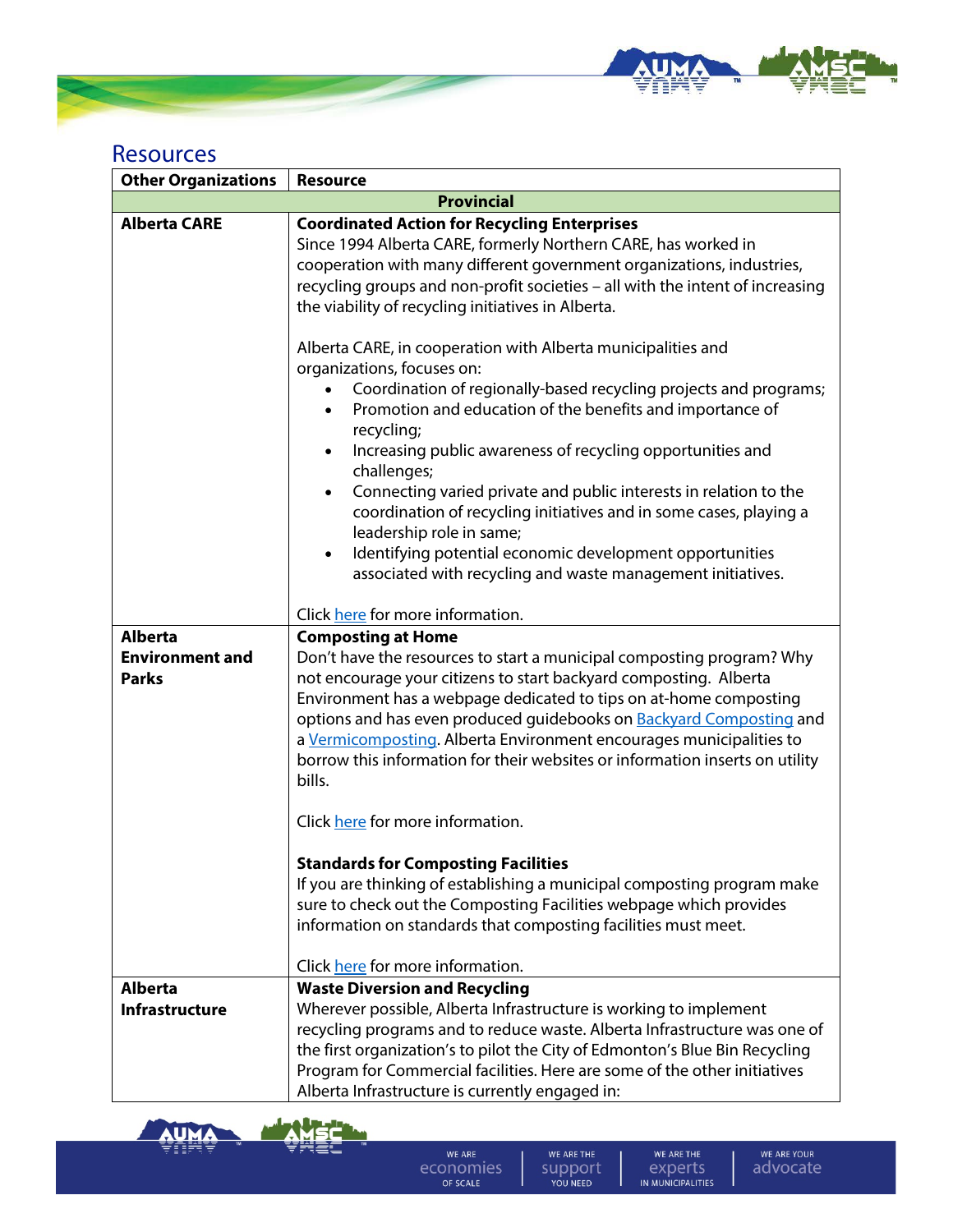

٦

|                                                                                             | <b>Battery Recycling:</b> Since early 2009, Alberta Infrastructure has<br>managed a battery recycling program for government tenants.<br>Through this program, over 16,000 kg of batteries have been<br>collected and recycled (that's the size of 10 mid-size cars!).<br>Fluorescent Lamp and Mercury Recycling: The operation of<br>٠<br>government buildings requires hundreds of thousands of<br>fluorescent light bulbs. Since 2006, Alberta Infrastructure has<br>responsibly disposed of and recycled approximately 350,000<br>fluorescent light bulbs - amounting to 50,000 kg of glass, 700 kg of<br>metal, 800 kg of phosphor, and over 6 kg of Mercury. Additional<br>items recycled under this program include HID/UV/HPS bulbs,<br>halogen and compact fluorescent bulbs, and thermometers.<br><b>Construction Waste: More than 90 percent of demolition rubble</b><br>٠<br>from the former post office located at the site of the new Royal<br>Alberta Museum in Edmonton was recycled and re-used during<br>construction. Site rubble has been used in road construction<br>projects like the Anthony Henday Ring Road. |
|---------------------------------------------------------------------------------------------|----------------------------------------------------------------------------------------------------------------------------------------------------------------------------------------------------------------------------------------------------------------------------------------------------------------------------------------------------------------------------------------------------------------------------------------------------------------------------------------------------------------------------------------------------------------------------------------------------------------------------------------------------------------------------------------------------------------------------------------------------------------------------------------------------------------------------------------------------------------------------------------------------------------------------------------------------------------------------------------------------------------------------------------------------------------------------------------------------------------------------------------|
|                                                                                             | Click here for more information.                                                                                                                                                                                                                                                                                                                                                                                                                                                                                                                                                                                                                                                                                                                                                                                                                                                                                                                                                                                                                                                                                                       |
|                                                                                             | <b>Greening Government</b><br>The Government of Alberta's Greening Government Strategy is a<br>government-wide policy that commits Ministries to continuously reducing,<br>in concrete and measurable ways, detrimental environmental impacts that<br>result from government operations and procurement practices.                                                                                                                                                                                                                                                                                                                                                                                                                                                                                                                                                                                                                                                                                                                                                                                                                     |
|                                                                                             | <b>Greening Government Highlights:</b><br>Every year, Alberta Infrastructure formally registers and<br>participates in various national and international environmental<br>awareness campaigns such as Earth Hour, the Commuter<br>Challenge, Waste Reduction Week, and National Sweater Day.<br>In 2011, the Government of Alberta received an "R's of Excellence<br>٠<br>Award for Government Leadership" from the Recycling Council of<br>Alberta for its rollout of the Greening Government Strategy.<br>In June 2013, Alberta Infrastructure achieved the "most distance<br>٠<br>traveled by carpool" in the Commuter Challenge<br>In 2013, Alberta Infrastructure staff were awarded "Green Team of<br>٠<br>the Year" by the World Wildlife Foundation's Living Planet @ Work<br>Program for their work in encouraging sustainability in the<br>workplace.                                                                                                                                                                                                                                                                       |
|                                                                                             | Click here for more information.                                                                                                                                                                                                                                                                                                                                                                                                                                                                                                                                                                                                                                                                                                                                                                                                                                                                                                                                                                                                                                                                                                       |
| Alberta Innovates -<br><b>Energy and</b><br><b>Environment</b><br><b>Solutions (AI-EES)</b> | <b>Landfill Free Alberta</b><br>The goal of AI-EES Landfill Free Alberta strategy is 50 percent reduction in<br>organic waste to landfill by 2030.                                                                                                                                                                                                                                                                                                                                                                                                                                                                                                                                                                                                                                                                                                                                                                                                                                                                                                                                                                                     |



 $\mathsf{r}$ 

WE ARE economies

WE ARE THE SUPPORT

WE ARE THE EXPETTS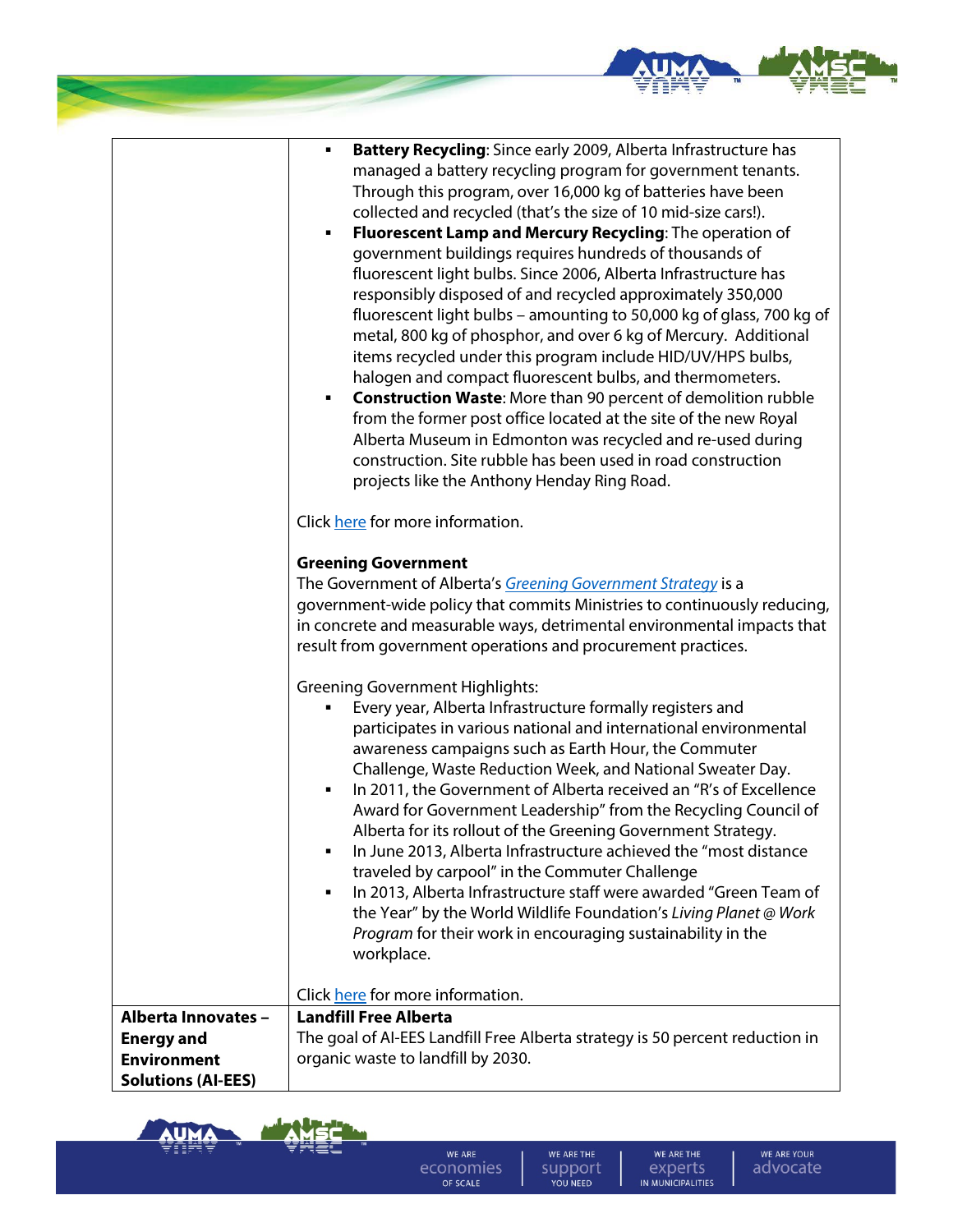

|                                              | AI-EES worked alongside the City of Edmonton and Enerkem to open the<br>world's first full-scale waste to fuels facility - the Edmonton Waste<br>Management Center of Excellence - which diverts a large percentage of<br>Edmonton's waste from its landfill. AI-EES is now collaborating with rural<br>municipalities, such as Parkland County, Spruce Grove and Stony Plain on<br>developing a Waste-to-Value-Added demonstration project. To further<br>accelerate its landfill-free strategy, AI-EES is working with Alberta Municipal<br>Affairs, the Ministry of Environment and Parks, and the University of<br>Alberta.                                                                                    |
|----------------------------------------------|--------------------------------------------------------------------------------------------------------------------------------------------------------------------------------------------------------------------------------------------------------------------------------------------------------------------------------------------------------------------------------------------------------------------------------------------------------------------------------------------------------------------------------------------------------------------------------------------------------------------------------------------------------------------------------------------------------------------|
|                                              | Next steps will include:<br>Identifying the right location and size of regional waste-to-energy<br>facilities<br>Launching waste-to-value-added projects that would demonstrate<br>and set an example of how municipalities can participate and<br>achieve environmental, economic and GHG benefits over the long-<br>term<br>Identifying best available accounting standards for GHG benefits<br>$\bullet$<br>and supporting the offset system in developing the scientific<br>validation for specific waste-to-biofuels application<br>Developing an international business strategy for assisting other<br>countries in becoming landfill-free. This strategy fits international<br>sustainability requirements |
|                                              | Click here for more information.<br><b>Questions Answered</b>                                                                                                                                                                                                                                                                                                                                                                                                                                                                                                                                                                                                                                                      |
| <b>Alberta's Recycling</b><br><b>Hotline</b> | Operated by the Recycling Council of Alberta in partnership with Alberta<br>Environment, this service answers over 700 calls a month on various<br>recycling and waste minimization topics from municipalities, businesses,<br>and the general public. A searchable online database has been created to<br>increase access to information.<br>Click here for more information.                                                                                                                                                                                                                                                                                                                                     |
| <b>Alberta Recycling</b>                     | Tires, Paint, Electronics, Household Hazardous Waste                                                                                                                                                                                                                                                                                                                                                                                                                                                                                                                                                                                                                                                               |
| <b>Management</b><br><b>Authority</b>        | The Alberta Recycling Management Authority is a not-for-profit association<br>responsible for managing Alberta's tire, electronics and paint recycling<br>programs. Known simply as "Alberta Recycling," the organization reports to<br>the Minister of Environment and is run by a Board of Directors representing<br>many stakeholder groups including the AUMA.<br>Originally established in 1992 to manage the province's tire recycling<br>program, Alberta Recycling has since evolved to include Tire Recycling                                                                                                                                                                                             |
|                                              | Alberta, Electronics Recycling Alberta and Paint Recycling Alberta. These<br>programs operate under separate divisions and are funded by<br>environmental fees collected at the time of sale of eligible products such as<br>new passenger car and truck tires, new TVs and computers, or paint.                                                                                                                                                                                                                                                                                                                                                                                                                   |



**Service** 

WE ARE economies

WE ARE THE SUPPORT

WE ARE THE EXPETTS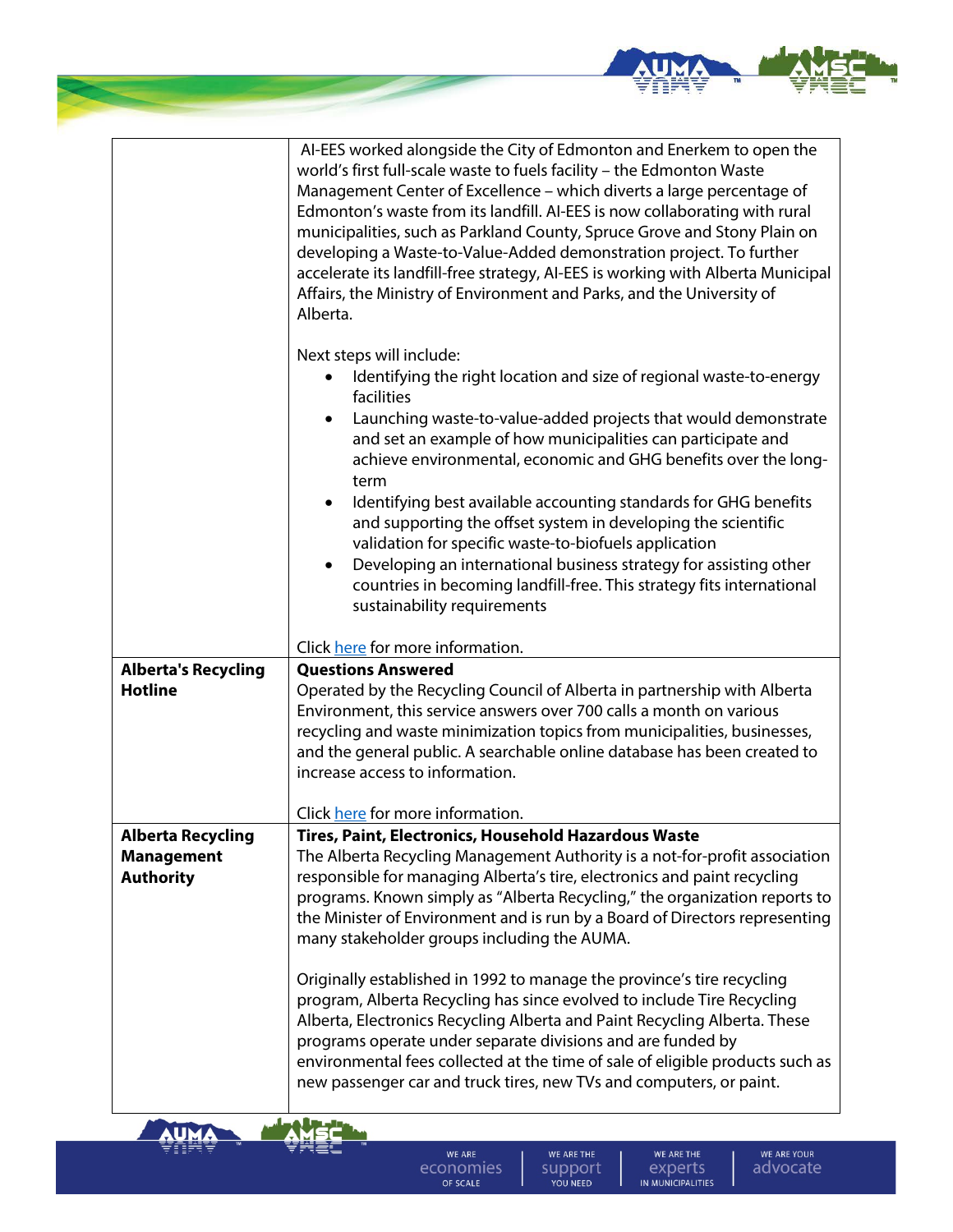

|                                           | Municipalities are key partners in implementing these programs by                                                                |
|-------------------------------------------|----------------------------------------------------------------------------------------------------------------------------------|
|                                           | providing collection sites. Collection incentives are available for                                                              |
|                                           | municipalities who register their sites with Alberta Recycling and fulfill all                                                   |
|                                           | the necessary requirements.                                                                                                      |
|                                           |                                                                                                                                  |
|                                           | Alberta Recycling also administers the Household Hazardous Waste                                                                 |
|                                           | collection program that ensures proper disposal of leftover household                                                            |
|                                           | products containing potentially hazardous ingredients. The Household                                                             |
|                                           | Hazardous Waste program is a voluntary program paid for by participating                                                         |
|                                           | municipalities and the Government of Alberta.                                                                                    |
|                                           |                                                                                                                                  |
|                                           | Click here for more information.                                                                                                 |
| <b>Alberta Used Oil</b>                   | <b>Used Oil</b>                                                                                                                  |
| <b>Management</b>                         | AUOMA is a not-for-profit association of wholesale suppliers of lubricating                                                      |
| <b>Association</b>                        | oil materials with partners and stakeholders. These include all first sellers of                                                 |
| (AUOMA)                                   | oil, oil filters and plastic oil containers; collectors and processors of used oil                                               |
|                                           | materials; provincial recycling organizations and government.                                                                    |
|                                           |                                                                                                                                  |
|                                           | The program is funded by an Environmental Handling Charge (EHC), not a                                                           |
|                                           | government tax, placed on wholesale suppliers of lubricating oil and filters.                                                    |
|                                           | In turn, a Return Incentive (RI) is paid to private sector collectors.                                                           |
|                                           | Click here for more information.                                                                                                 |
| <b>Beverage Container</b>                 | <b>Beverage Containers</b>                                                                                                       |
| <b>Management Board</b>                   | The BCMB is responsible for the collection and recycling of beverage                                                             |
| (BCMB)                                    | containers throughout Alberta. It operates within policy parameters set out                                                      |
|                                           | by the Minister of Alberta Environment. The BCMB is an alliance of                                                               |
|                                           | beverage manufacturers, depot operators, environmental organizations,                                                            |
|                                           | the public and the Alberta Government, and municipalities as represented                                                         |
|                                           | by the AUMA.                                                                                                                     |
|                                           |                                                                                                                                  |
|                                           | Its website contains detailed information for consumers, beverage retailers                                                      |
|                                           | and bottle depot owners.                                                                                                         |
|                                           |                                                                                                                                  |
| <b>Edmonton Waste</b>                     | Click here for more information.                                                                                                 |
|                                           | <b>One-Stop Shop for Sustainable Waste Management</b><br>The EWMCE is a not-for-profit partnership between the City of Edmonton, |
| <b>Management Centre</b><br>of Excellence | University of Alberta, Alberta Innovates-Technology Futures, AMEC Earth                                                          |
|                                           | and Environmental Ltd, Northern Alberta Institute of Technology and                                                              |
| (EWMCE)                                   | <b>EPCOR Water Services Inc.</b>                                                                                                 |
|                                           |                                                                                                                                  |
|                                           | It is one-stop resource for services in sustainable waste management with                                                        |
|                                           | state-of-the-art research, demonstration, and education facilities                                                               |
|                                           | supported by the world-class expertise and waste management                                                                      |
|                                           | infrastructure.                                                                                                                  |
|                                           |                                                                                                                                  |
|                                           | <b>EWMCE</b> provides                                                                                                            |



细样

**The Company**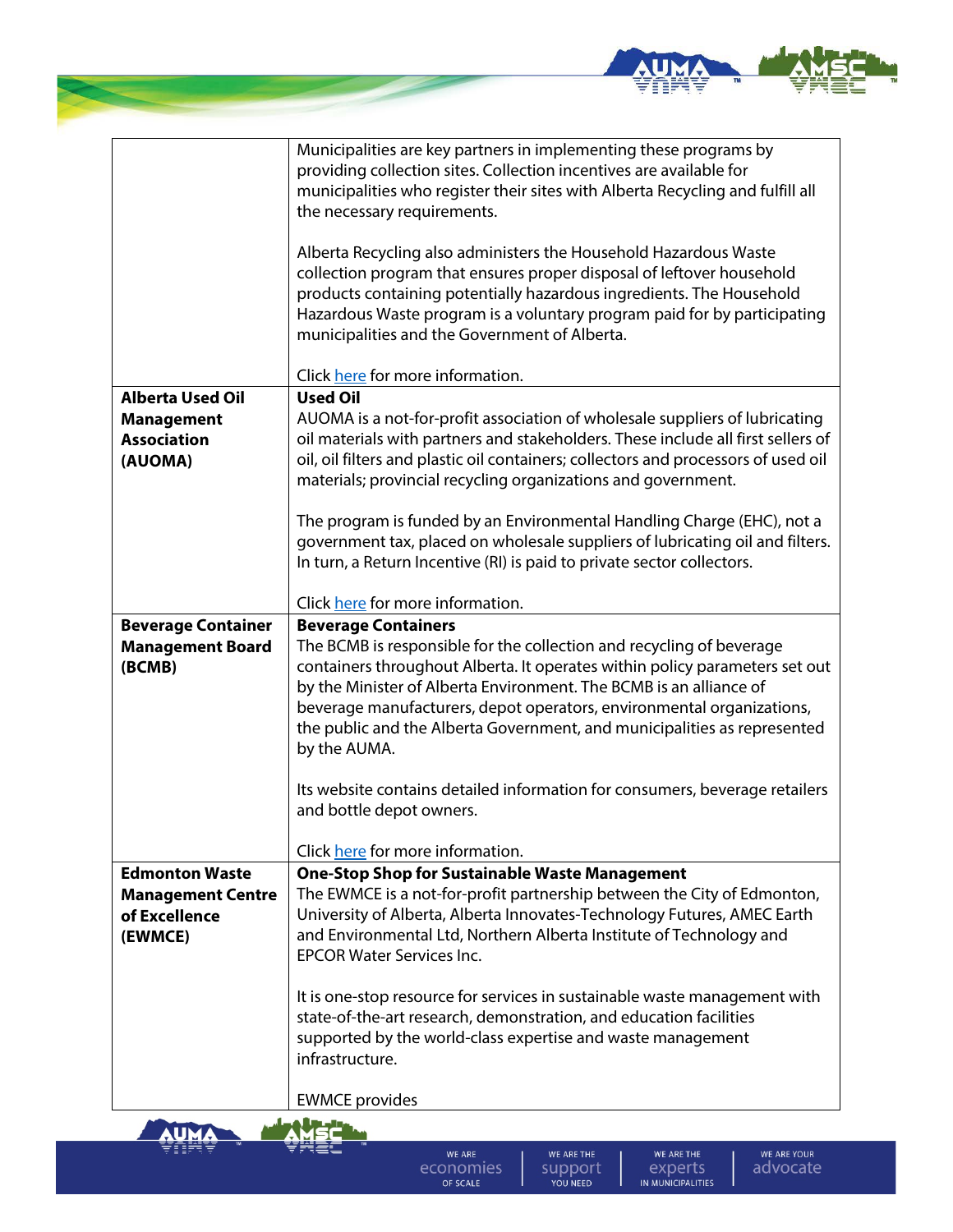

|                                              | Technology Development: pilot and commercial-scale facilities,<br>$\bullet$<br>real-time access to waste streams, and close linkages to expert<br>researchers.<br>Research: Assistance is available in problem definition, preparation<br>$\bullet$<br>of grant applications, project management, report preparation and<br>other areas, as required<br>Education and Training: Delivers scientific and applied knowledge<br>$\bullet$<br>for individuals, corporations, associations and institutions.<br>Programs are developed in consultation with clients to meet their<br>specific needs.<br>Advisory Services: Offers technical advice and project management<br>$\bullet$                                                                                                                                                                                                                                                       |
|----------------------------------------------|-----------------------------------------------------------------------------------------------------------------------------------------------------------------------------------------------------------------------------------------------------------------------------------------------------------------------------------------------------------------------------------------------------------------------------------------------------------------------------------------------------------------------------------------------------------------------------------------------------------------------------------------------------------------------------------------------------------------------------------------------------------------------------------------------------------------------------------------------------------------------------------------------------------------------------------------|
|                                              | in all areas of waste management available on a per-diem or fixed-<br>fee basis.                                                                                                                                                                                                                                                                                                                                                                                                                                                                                                                                                                                                                                                                                                                                                                                                                                                        |
|                                              | Click here for more information.                                                                                                                                                                                                                                                                                                                                                                                                                                                                                                                                                                                                                                                                                                                                                                                                                                                                                                        |
| <b>Recycling Council of</b><br>Alberta (RCA) | <b>All Things Recycling</b><br>The RCA is dedicated to support municipal recycling programs through:<br>Facilitating knowledge exchange and networking at its annual<br>$\bullet$<br>conference and other events.<br>Recognizing excellence in recycling and waste reduction thoughts<br>$\bullet$<br>its <b>awards</b> program<br>Providing workshops, presentations and reports on recycling<br>٠<br>including life-cycle analysis of different waste management<br>options.<br>Meeting face-to-face with municipalities to help work through<br>waste management issues.<br>Click here for more information.<br><b>RCA Rs of Excellence Award Winners 2017</b><br>2017 Rs of Excellence Award Winners are as follows,<br>Disaster Waste Reduction Award - Staff of RMWB Solid Waste<br>Branch: this award recognizes the Herculean efforts and sacrifice all<br>staff provided to assist with the wildfire recovery, and at the same |
|                                              | time produced a very commendable level of waste reduction.<br>3Rs of Innovation Award - Beaver Municipal Solutions' Upcycle<br>$\bullet$<br>Challenge: Beaver Municipal Solutions sponsored an Upcycle<br>Challenge for residents, businesses, institutions and community<br>groups located in Beaver County to create a new, saleable product<br>from materials in the waste stream.<br>Rural Recycling Award - Wheatland County Grain Bag Rolling<br>$\bullet$<br>Program: In the fall of 2015, Wheatland County Agricultural<br>Services began implementation of a grain bag recycling pilot<br>program. In 2017, the Wheatland County Agricultural Services<br>Board voted to recommend to council that the program be<br>incorporated into the regular, permanent services of the County.                                                                                                                                          |



**Service** 

WE ARE economies

WE ARE THE SUPPORT

WE ARE THE EXPETTS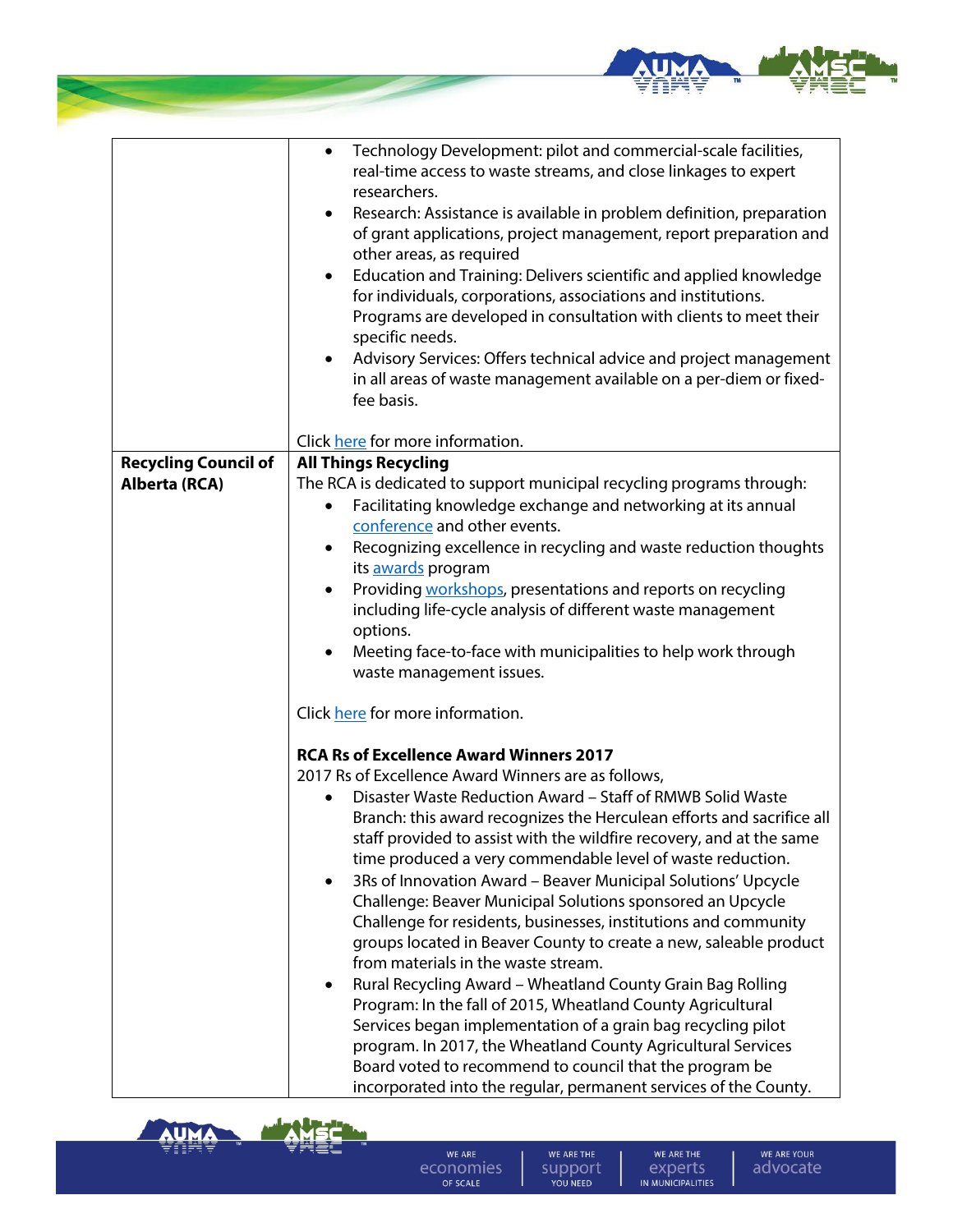

|                                           | Municipal Program Award - Town of Taber Municipal Solid Waste<br>$\bullet$<br>Initiative: The Town implemented the Municipal Solid Waste<br>Initiative in 2016, introducing three carts for recycling, organic<br>waste and residual waste. The project led to an entire culture shift<br>in Taber, and a diversion rate close to 70%.<br>Corporate Leadership Award - Centennial Place, Oxford Properties:<br>$\bullet$<br>Centennial Place had a diversion rate of 90% in 2017, working to<br>become a Zero Waste Building. The property includes a waste<br>sorting station where discarded materials are inspected to<br>maximize diversion including organics, mixed recycling, and<br>specialty items (e.g. cigarette butts, electronics, pens/markers, and<br>coffee pods). |
|-------------------------------------------|------------------------------------------------------------------------------------------------------------------------------------------------------------------------------------------------------------------------------------------------------------------------------------------------------------------------------------------------------------------------------------------------------------------------------------------------------------------------------------------------------------------------------------------------------------------------------------------------------------------------------------------------------------------------------------------------------------------------------------------------------------------------------------|
|                                           | Click here for more information on the 2017 award winners.                                                                                                                                                                                                                                                                                                                                                                                                                                                                                                                                                                                                                                                                                                                         |
|                                           | <b>National</b>                                                                                                                                                                                                                                                                                                                                                                                                                                                                                                                                                                                                                                                                                                                                                                    |
| <b>Canadian Wood</b>                      | <b>Wood Waste Recycling</b><br>CWWR is Canada's leading Wood waste recycling, resource management                                                                                                                                                                                                                                                                                                                                                                                                                                                                                                                                                                                                                                                                                  |
| <b>Waste Recycling</b><br>(CWWR) Business | business group focused on bringing industry "businesses" together on a                                                                                                                                                                                                                                                                                                                                                                                                                                                                                                                                                                                                                                                                                                             |
| Group                                     | national basis to develop the Alberta and Canadian Wood waste recycling,                                                                                                                                                                                                                                                                                                                                                                                                                                                                                                                                                                                                                                                                                                           |
|                                           | Bio economy.                                                                                                                                                                                                                                                                                                                                                                                                                                                                                                                                                                                                                                                                                                                                                                       |
|                                           | The Canadian Wood Waste Recycling, Business Group was formerly                                                                                                                                                                                                                                                                                                                                                                                                                                                                                                                                                                                                                                                                                                                     |
|                                           | established as the Alberta Wood Waste Recycling Association (AWWRA).                                                                                                                                                                                                                                                                                                                                                                                                                                                                                                                                                                                                                                                                                                               |
|                                           | Click here for more information.                                                                                                                                                                                                                                                                                                                                                                                                                                                                                                                                                                                                                                                                                                                                                   |
| <b>CleanFARMS</b>                         | <b>Farm Waste Recycling</b>                                                                                                                                                                                                                                                                                                                                                                                                                                                                                                                                                                                                                                                                                                                                                        |
|                                           | CleanFARMS is a not-for-profit industry stewardship organization<br>committed to environmental responsibility through the proper<br>management of agricultural waste. Their programs help farmers<br>responsibly manage agricultural plastic and other inorganic waste from<br>farms across Canada.                                                                                                                                                                                                                                                                                                                                                                                                                                                                                |
|                                           | CleanFARMS operates a true EPR program in Alberta, collecting certain<br>agricultural plastics (all pesticide and fertilizer containers) from 155 Alberta<br>municipal locations since 1989. All bulk pesticide containers are collected<br>at retail locations, keeping them out of municipal sites. CleanFARMS also<br>collects obsolete pesticides and animal health products from Alberta farms<br>every three years. CleanFARMS has indicated an interest in expanding their<br>current programming to include all agricultural plastics and packaging<br>such as grain bags, silage bags, twine and other materials.                                                                                                                                                         |
|                                           | Click here for more information.                                                                                                                                                                                                                                                                                                                                                                                                                                                                                                                                                                                                                                                                                                                                                   |
| <b>Compost Council of</b>                 | <b>Compost Network</b>                                                                                                                                                                                                                                                                                                                                                                                                                                                                                                                                                                                                                                                                                                                                                             |
| Canada                                    | The council is a national non-profit, member-driven organization with a                                                                                                                                                                                                                                                                                                                                                                                                                                                                                                                                                                                                                                                                                                            |
|                                           | charter to advocate and advance organics residuals recycling and compost<br>use. It serves as the central resource and network for the compost industry                                                                                                                                                                                                                                                                                                                                                                                                                                                                                                                                                                                                                            |
|                                           | in Canada and, through its members, contributes to the environmental                                                                                                                                                                                                                                                                                                                                                                                                                                                                                                                                                                                                                                                                                                               |
|                                           | sustainability of the communities in which they operate.                                                                                                                                                                                                                                                                                                                                                                                                                                                                                                                                                                                                                                                                                                                           |
|                                           |                                                                                                                                                                                                                                                                                                                                                                                                                                                                                                                                                                                                                                                                                                                                                                                    |
|                                           | WE ARE THE<br><b>WE ARE THE</b><br><b>WE ARE</b><br><b>WE ARE YOUR</b>                                                                                                                                                                                                                                                                                                                                                                                                                                                                                                                                                                                                                                                                                                             |

**September** 

WE ARE economies

WE ARE THE SUPPORT

WE ARE THE EXPETTS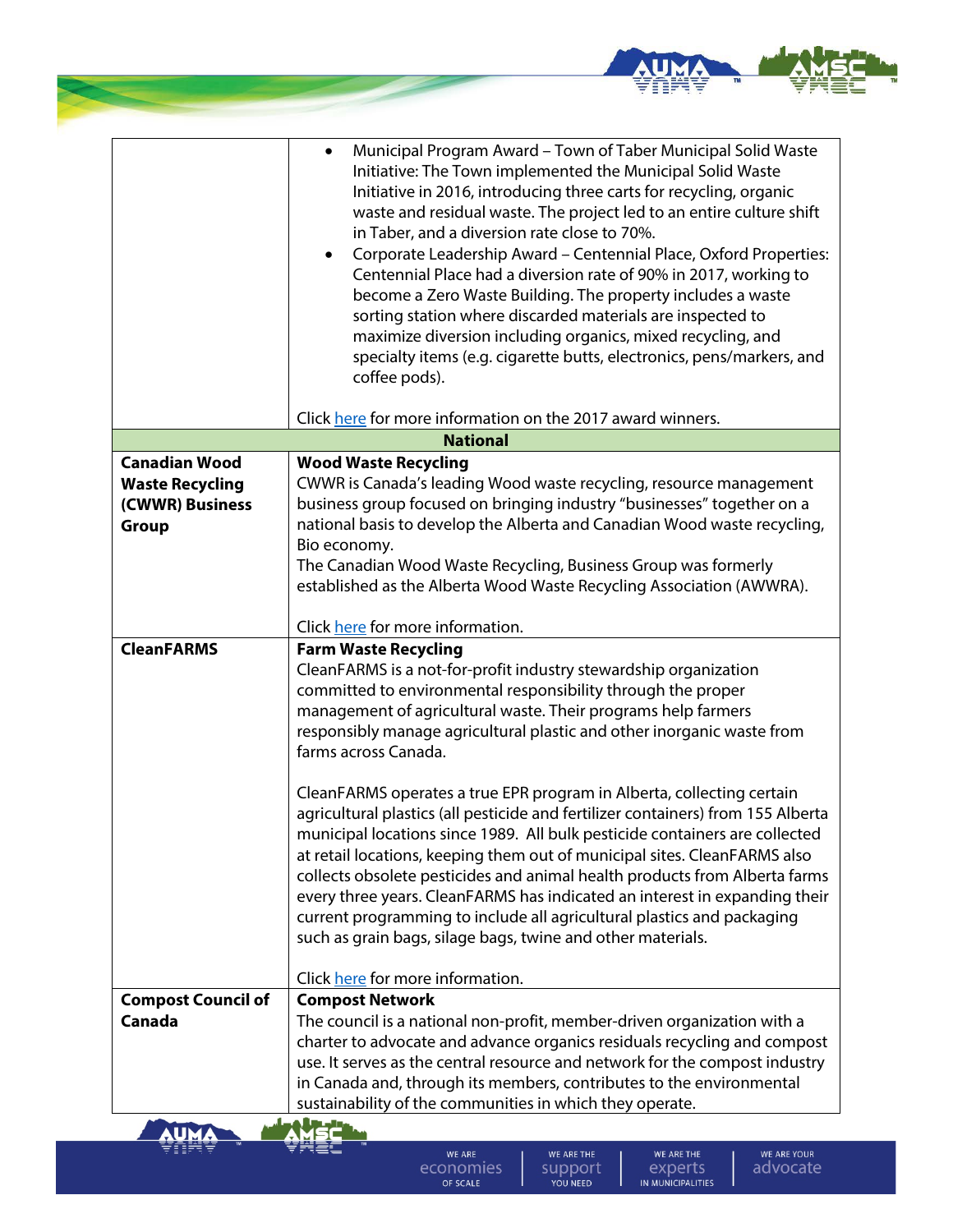

|                                         | Click here for more information                                                                                                                            |
|-----------------------------------------|------------------------------------------------------------------------------------------------------------------------------------------------------------|
|                                         | <b>Quality Assurance</b>                                                                                                                                   |
|                                         | The council has established the Compost Quality Alliance (CQA) as a<br>voluntary program utilizing standardized testing methodologies and                  |
|                                         | uniform operating protocols to improve customer confidence in compost                                                                                      |
|                                         | selection and utilization.                                                                                                                                 |
|                                         | Click here for more information.                                                                                                                           |
| <b>Environment</b>                      | <b>Municipal Solid Waste and the Environment</b>                                                                                                           |
| Canada                                  | <b>Technical Document on Municipal Solid Waste Organics Processing</b><br>$\bullet$                                                                        |
|                                         | (2013) - This Environment Canada document provides science-                                                                                                |
|                                         | based, objective and user-friendly information on the various                                                                                              |
|                                         | aspects of municipal solid waste organic waste management                                                                                                  |
|                                         | processing. It draws on lessons learned and knowledge of                                                                                                   |
|                                         | professionals, practitioners and academics in the field of organics                                                                                        |
|                                         | management across North America.                                                                                                                           |
|                                         | Solid Waste Management for Northern and Remote Communities:<br>$\bullet$                                                                                   |
|                                         | Planning and Technical Guidance Document - Environment and                                                                                                 |
|                                         | Climate Change Canada, with input from territorial government<br>representatives, key stakeholders, and subject matter experts,                            |
|                                         | developed a voluntary guidance document on how to manage                                                                                                   |
|                                         | municipal solid waste (MSW) in Canada's northern, remote, and                                                                                              |
|                                         | small communities. This is a summary of the guidance document                                                                                              |
|                                         | which covers both the planning and technical aspects of waste                                                                                              |
|                                         | management.                                                                                                                                                |
|                                         | Environment Canada also provides additional resources and tools on                                                                                         |
|                                         | municipal solid waste management.                                                                                                                          |
|                                         |                                                                                                                                                            |
|                                         | Click here for more information.                                                                                                                           |
| <b>Federation of</b>                    | <b>Green Municipal Fund</b>                                                                                                                                |
| Canadian<br><b>Municipalities (FCM)</b> | FCM provides funding for feasibility studies, pilot projects and capital<br>projects related to initiatives that divert waste from municipal landfills and |
|                                         | that address specific waste stream challenges.                                                                                                             |
|                                         |                                                                                                                                                            |
|                                         | For most municipalities, projects must demonstrate the potential to divert                                                                                 |
|                                         | at least 60 percent of municipal solid waste from landfill to be eligible for                                                                              |
|                                         | funding. If your municipality has already achieved a total diversion rate of                                                                               |
|                                         | at least 60 percent, your project must demonstrate the potential to result                                                                                 |
|                                         | in an incremental improvement above 60 percent. Institutional and                                                                                          |
|                                         | commercial waste may be included if your municipality is responsible for                                                                                   |
|                                         | managing this waste.                                                                                                                                       |
|                                         | For remote communities, an eligible project must target an incremental                                                                                     |
|                                         | diversion rate of 15 percent over the current baseline.                                                                                                    |
|                                         |                                                                                                                                                            |



WE ARE economies

WE ARE THE SUPPORT

WE ARE THE EXPETTS